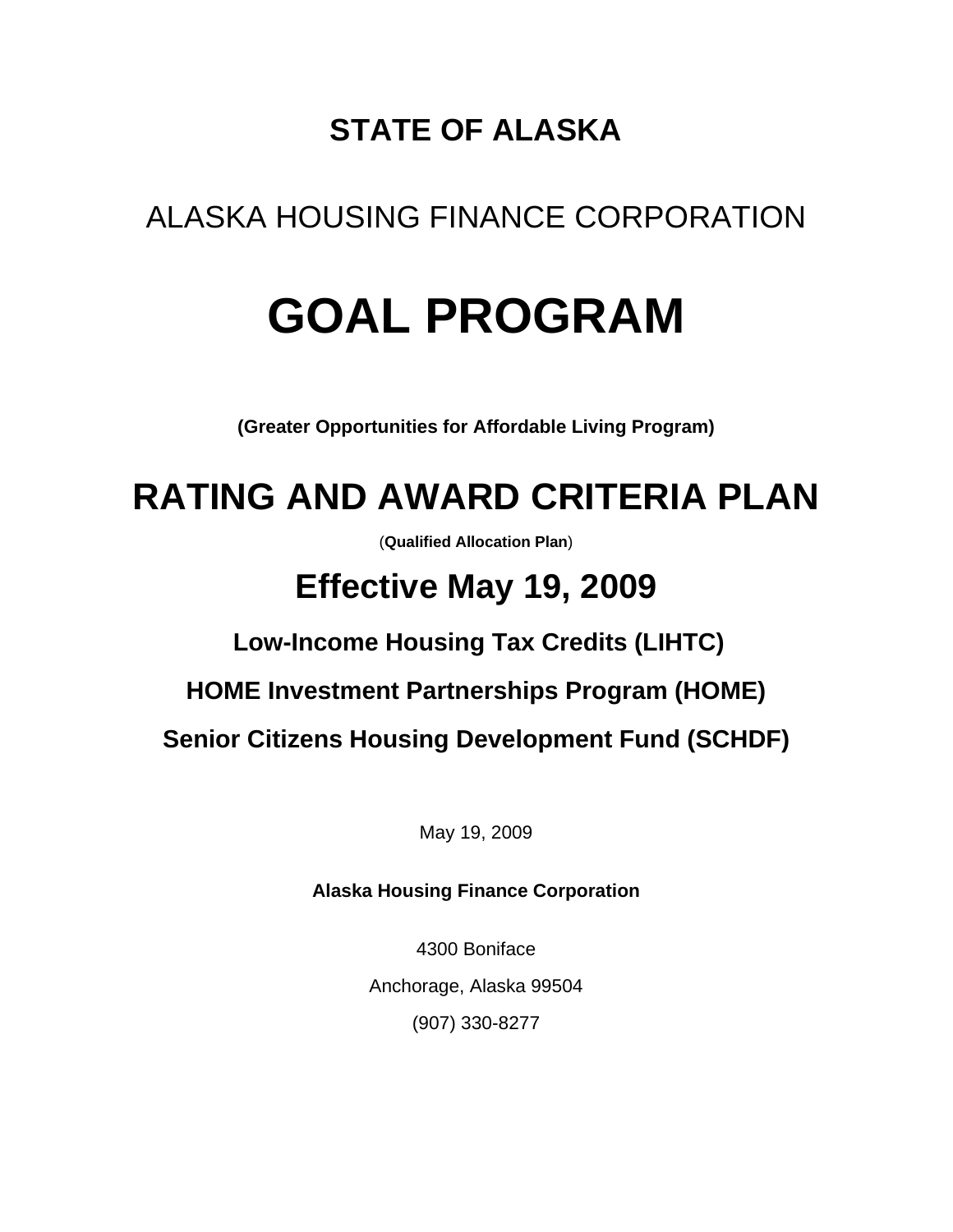|  | <b>Table of Contents</b> |
|--|--------------------------|
|  |                          |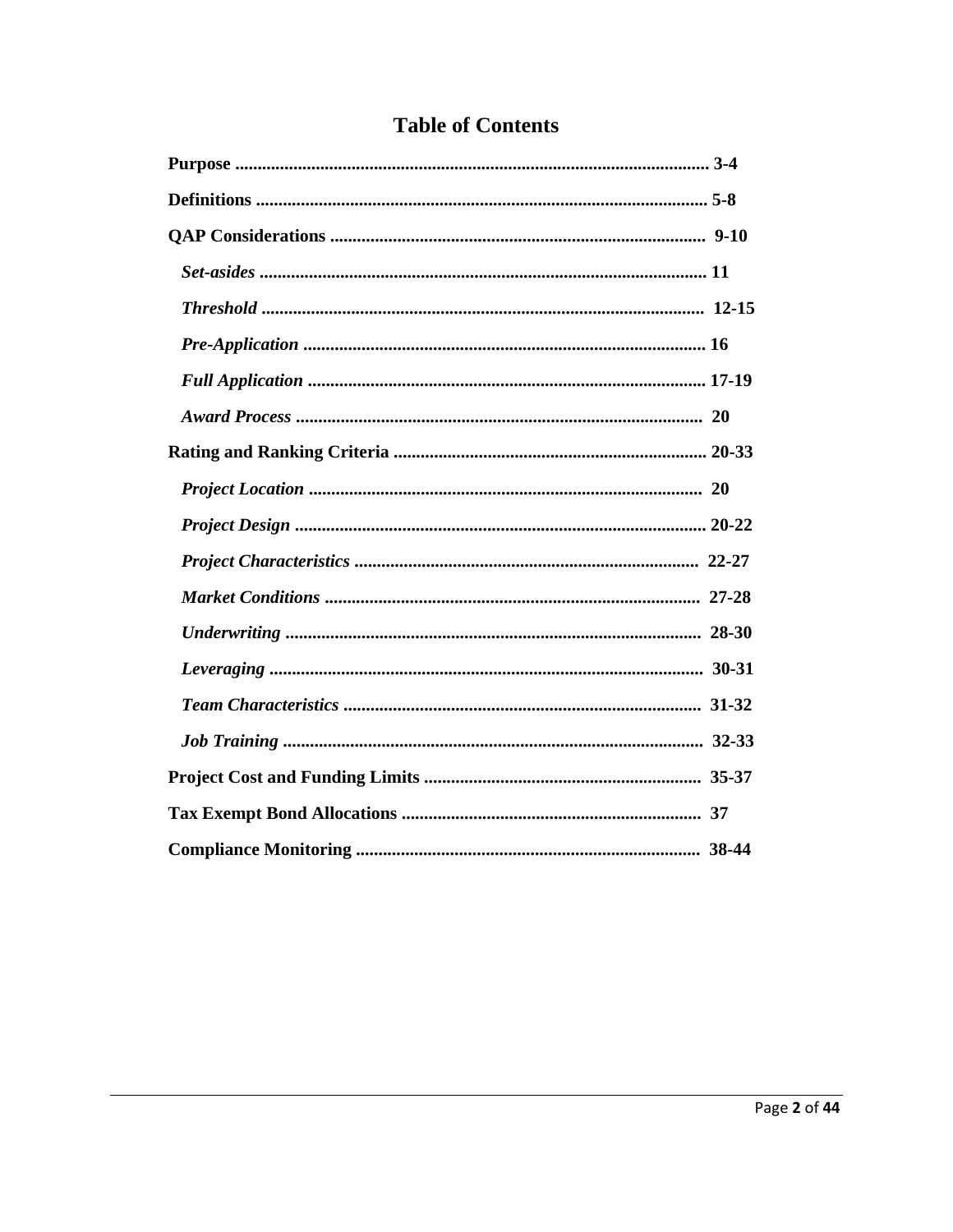The rating and award criteria outlined herein has been prepared by the Alaska Housing Finance Corporation (AHFC) to establish the criteria which will be used to award Greater Opportunities for Affordable Living (GOAL) Program funds. This program contains three funding sources:

- 1. Low-Income Housing Tax Credits (LIHTC),
- 2. Home Investment Partnership Program (HOME) funds,
- 3. Senior Citizen's Housing Development Fund (SCHDF)\*

\*Additional capital development funds available for senior housing development, provided by AHFC's funding partners, will be synonymously treated as SCHDF requests for the purpose of this Qualified Allocation Plan.

The rating and award criteria established herein, also referred to as the Qualified Allocation Plan (QAP), complies with the requirements of Title 26, U.S.C. Section 42 of the Internal Revenue Service Code, as amended ("Section 42").

#### **OVERVIEW**

AHFC's policy is to encourage the responsible development of housing for seniors, lowerincome persons and families through the allocation of GOAL program funds. **A separate policy and procedures manual for the GOAL program is available from AHFC.** (See [www.ahfc.us](http://www.ahfc.us/) ).

Additionally, AHFC's policy is to minimize any adverse impact on existing residents of buildings that will be acquired or rehabilitated with GOAL program funds. Where relocation of existing residents will occur as the result of GOAL program funding, **a relocation assistance plan will be required from all applicants.**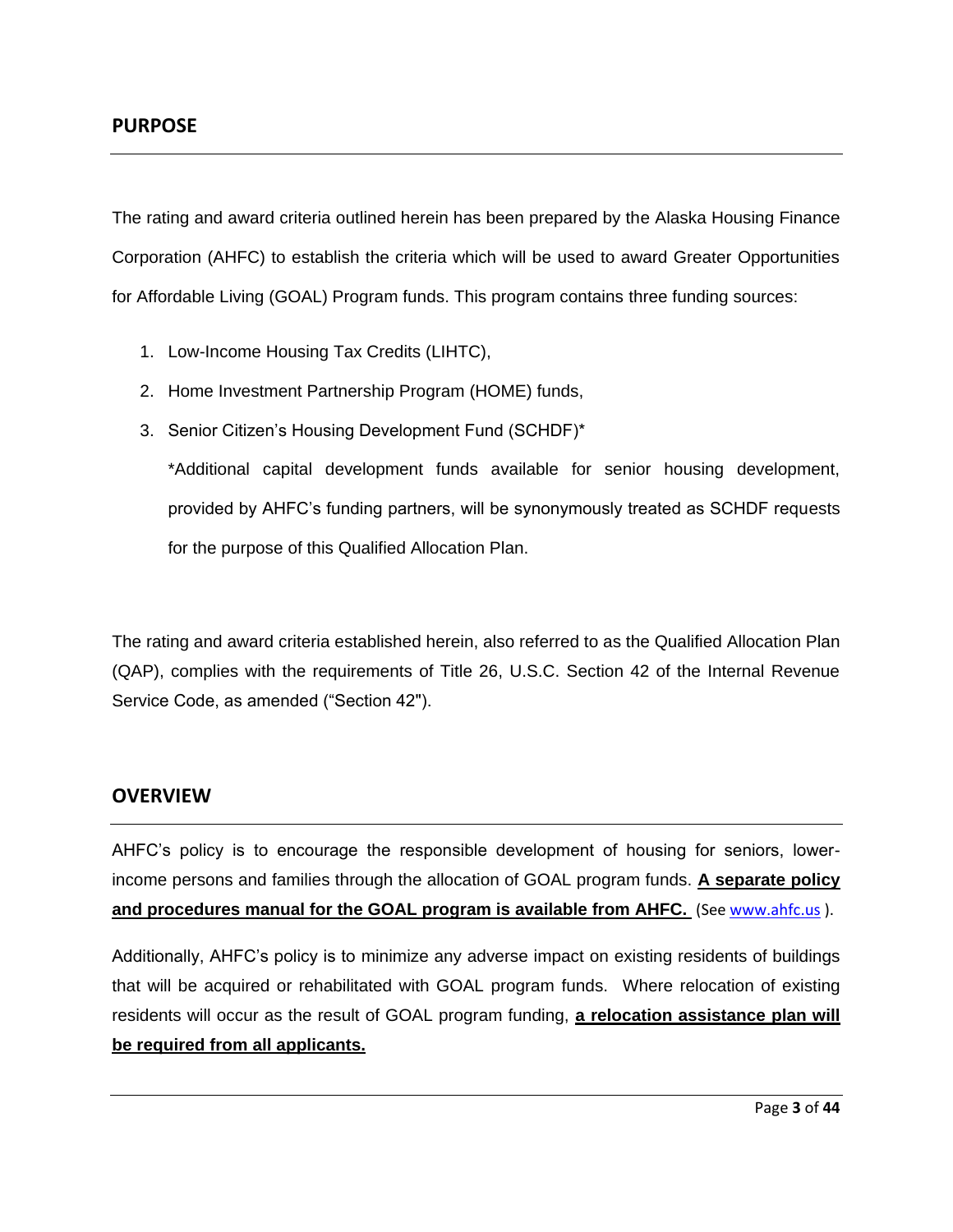In determining the appropriate amount of GOAL program funds to be awarded, AHFC will consider the sources and availability of other funds, the reasonableness of development and operating costs, anticipated project operating revenue, and the expected proceeds from the sale of LIHTCs (if applicable).

#### **Fair Housing and Civil Rights Statement**

It is a requirement of receipt of any funding under the GOAL program that any owner/developer/borrower and any of its employees, agents or sub-contractors understands and agrees that it is the total responsibility of the owner to adhere to and comply with all Federal Civil Rights legislation inclusive of the Fair Housing Laws, Section 504 of the Rehabilitation Act of 1973, the Americans with Disabilities Act as well as any state or local Civil Rights legislation along with any required related codes and Laws. Should AHFC not specify any requirements, such as design, it is none the less the owners responsibility to be aware of and comply with all non-discrimination provisions relating to race, color, religion, sex, handicap, familial status, national origin and any other classes protected in Alaska. This includes design requirements for construction and rehabilitation, Equal Opportunity in regard to marketing and tenant selection (affirmative marketing procedures) and reasonable accommodation and modification for those tenants covered under the law.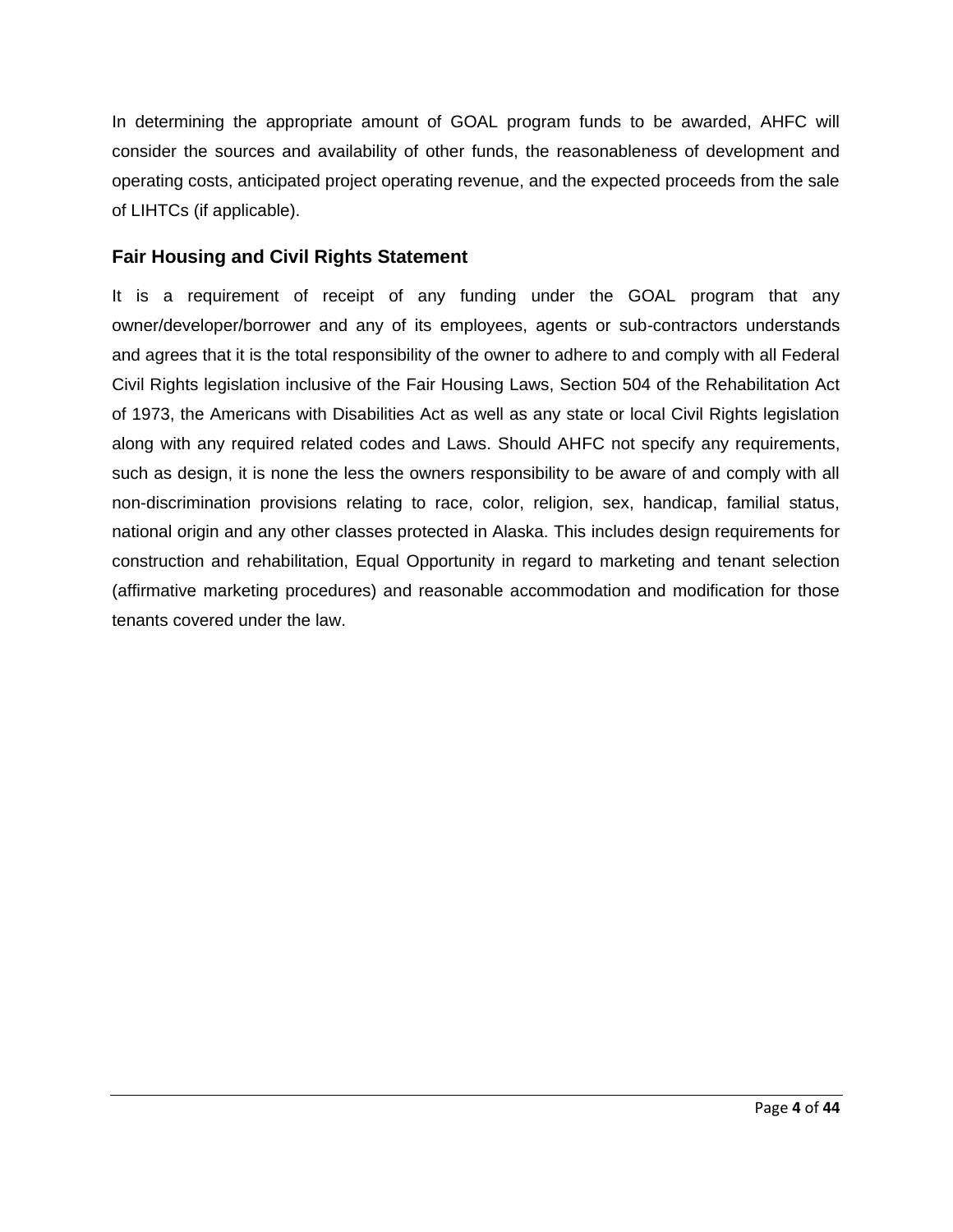### **Definitions**

"**Accessible unit**" – a unit or property that is in compliance with the design requirements for all multi-family properties covered under the Fair Housing Act Amendments of 1989. Generally refers to the egress into a unit and the ability of a person in a wheelchair to maneuver within the unit.

"**Community revitalization plan**" – a local comprehensive planning document that specifically includes community revitalization as a priority or defines community revitalization efforts that are consistent with that comprehensive document. If no comprehensive planning document is prepared in a community, then a letter from the chief executive officer of the local government attesting to a proposed housing project's role in achieving community revitalization will substitute. If the applicant asserts the project is part of a community revitalization effort, the applicant must show how the project moves the market towards market stability and health.

"**Difficult to Develop Area (DDA)**" – a federally designated high cost area that enables an LIHTC project to qualify for a 130% basis boost.

"**Equipped unit**" - all the requirements of an accessible unit have been satisfied plus the unit is equipped with grab bars, roll-under counters, bathrooms with roll-in or seated shower stalls or tubs, and other applicable equipment for persons with hearing or vision disabilities.

"**GOAL (Greater Opportunities for Affordable Living)"** - a term used to describe the three funding programs (Low-Income Housing Tax Credits (LIHTCs), Home Investment Partnership Program (HOME) funds, and the Senior Citizens Housing Development Fund (SCHDF) that have been combined into one application process.

"**HOME** (**Home Investment Partnerships Program)**" – a program of the U.S. Department of Housing and Urban Development (HUD) which provides grant funds administered by AHFC for the development of affordable low-income housing.

"**Homeless**" - a person is considered homeless if he/she resides in places not meant for human habitation, such as cars, parks, sidewalks, abandoned buildings (on the street); in an emergency shelter; and in transitional or supportive housing for homeless persons who originally came from the streets or emergency shelters. In any of the above places but is spending a short time (up to 30 consecutive days) in a hospital or other institution.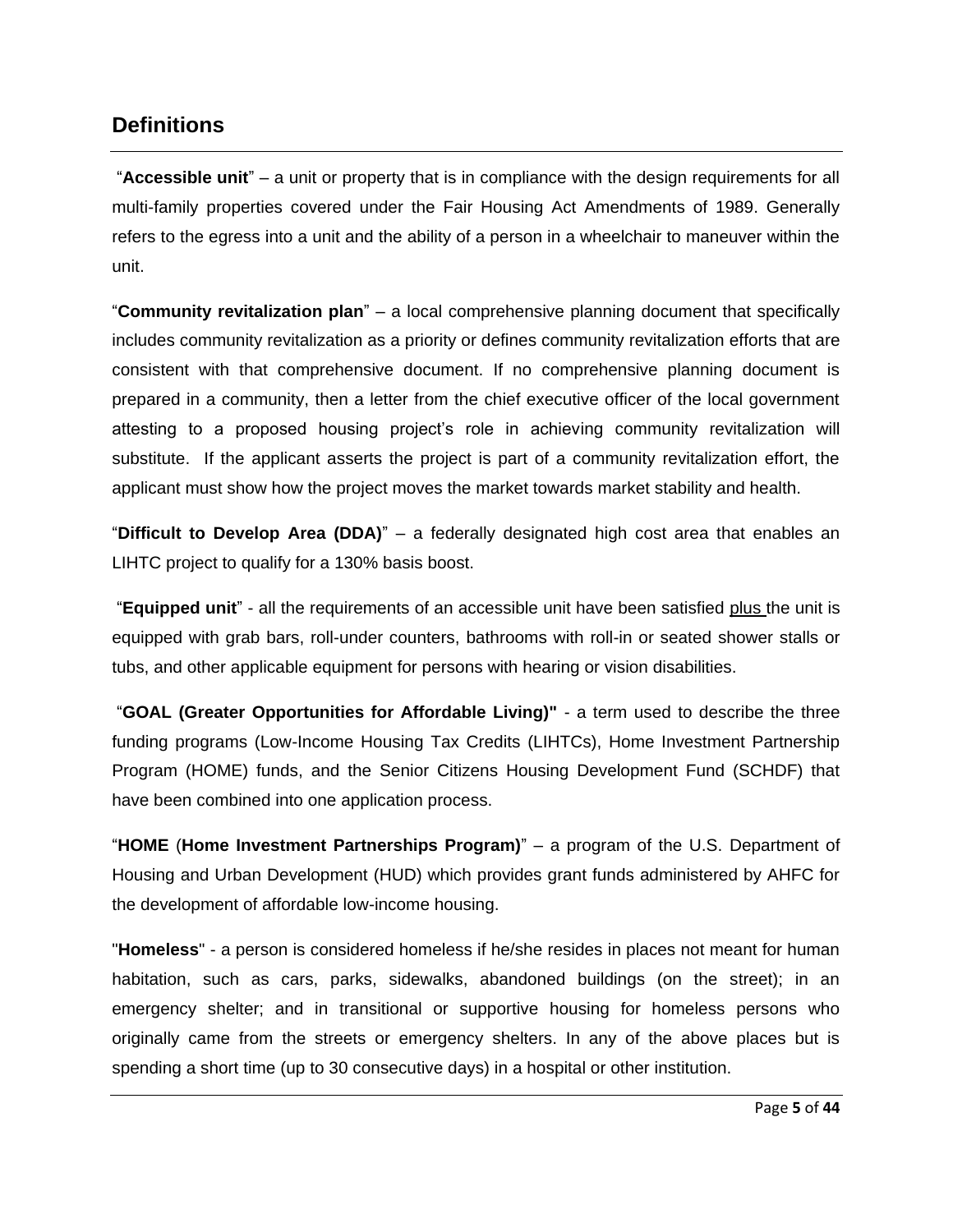#### **Or:**

Is being evicted within a week from a private dwelling unit and no subsequent residence has been identified and the person lacks the resources and support networks needed to obtain housing.

Is being discharged within a week from an institution, such as a mental health or substance abuse treatment facility or a jail/prison, in which the person has been a resident for more than 30 consecutive days and no subsequent residence has been identified and the person lacks the resources and support networks needed to obtain housing.

Is fleeing a domestic violence housing situation and no subsequent residence has been identified and the person lacks the resources and support networks needed to obtain housing.

Is an individual(s) who lacks a fixed, regular and adequate nighttime residence and includes: children and youths who are sharing the housing of other persons due to loss of housing, economic hardship, or similar reason; are living in motels, hotels, trailer parks, or camping grounds due to the lack of alternative adequate accommodations; are living in emergency or transitional shelters; are abandoned in hospitals; or are awaiting foster care placement.

"**Leverage**" – Sources of funds outside of the GOAL program used for project development. For the purpose of this QAP, leverage includes contributions such as: debt instruments, donated labor "sweat equity", foregone taxes, donated land and / or building(s). To be considered leverage, sources and uses must balance. For example, if a \$300,000 parcel of land is entirely donated to the project, there must be a line item in the cost section of the development budget under land purchase for \$300,000, and an offsetting source line indicating \$300,000 in donated land.

"**Low-Income Housing Tax Credits (LIHTC)**" – a program of the Internal Revenue Service administrated by AHFC which provides federal tax credits to owners of low-moderate income affordable housing.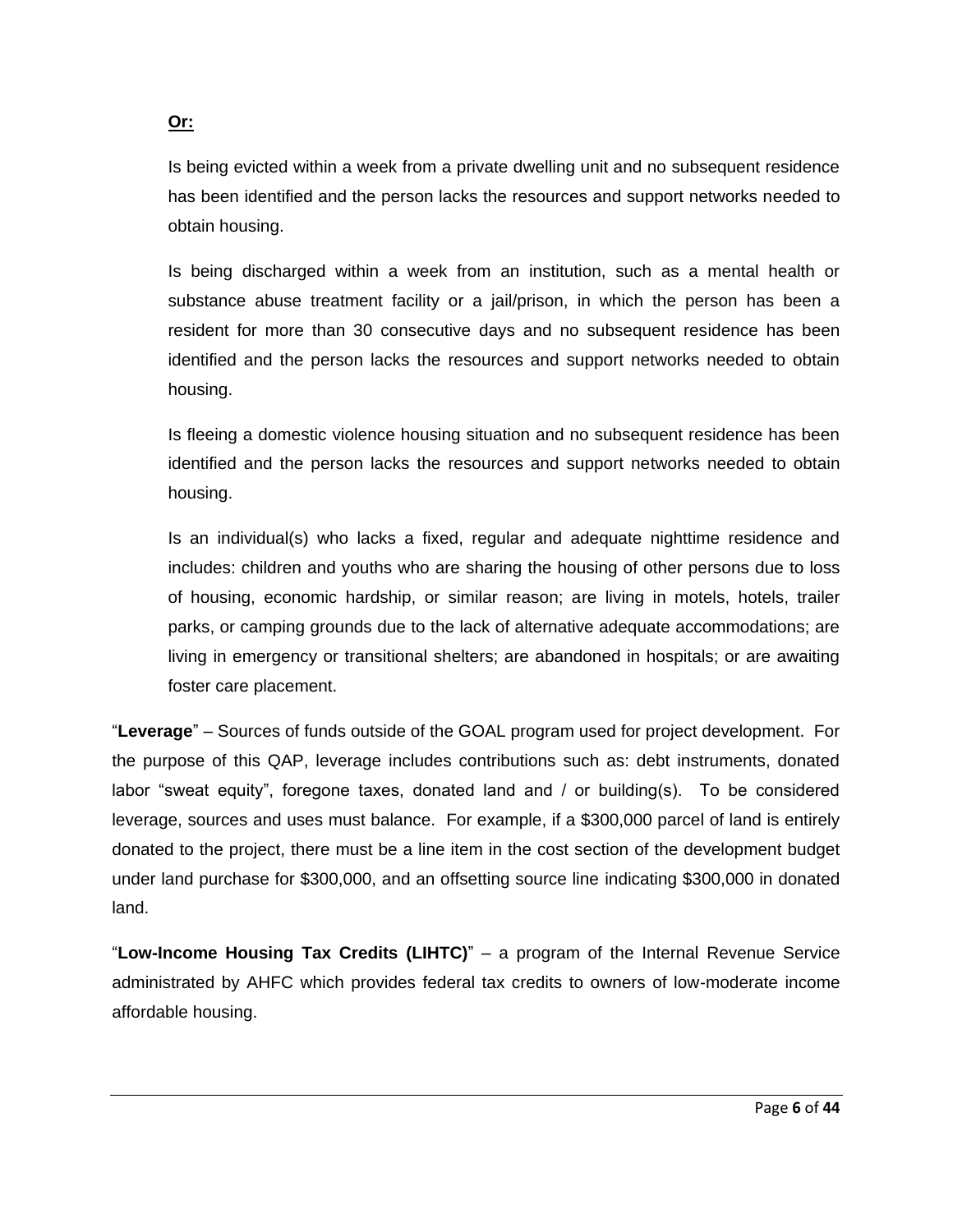"**Operating reserve**" – an amount of money included as part of the development budget to be used as a cushion against unforeseen changes in operating expenses and income for a project in future years.

"**Qualified Census Tract**" – a federally designated area that has a relatively high cost of housing development relative to the income of the residents. Enables a LIHTC project located in this area to receive a 130% basis boost.

**"Rental Development Analysis Workbook" -** An electronic application tool used by AHFC to evaluate project proposals which illustrates:

1) all of the costs associated with the development of a project,

2) the sources of funds, and subsidy limits, that may be used to pay for the development,

3) the operating expenses (utilities, taxes, insurance, etc.) associated with managing and maintaining a rental property,

4) the anticipated revenue to be obtained from the property,

5) the capacity of the project to support debt instruments,

6) the project's performance throughout time under various assumptions.

"**Replacement reserve**" – also known as a reserve for capital replacement. An amount of money used to pay for major capital expenses that occur during the life of the project, such as boiler replacement, roof repairs, appliance replacement, etc.

"**Rural community**" – defined under state statute as a community with a population of 6,500 or less that is not connected by road or rail to Anchorage or Fairbanks, or with a population of 1,600 or less that is connected by road or rail to Anchorage or Fairbanks and at least fifty (50) statute miles outside of Anchorage or twenty-five (25) statute miles outside of Fairbanks. In this definition, a connected by road's does not include a connection by the Alaska Marine Highway System.

"**Senior Citizen's Housing Development Fund** (SCHDF)" – An AHFC funded program approved in annual appropriations by the Alaska State Legislature. Program funds may be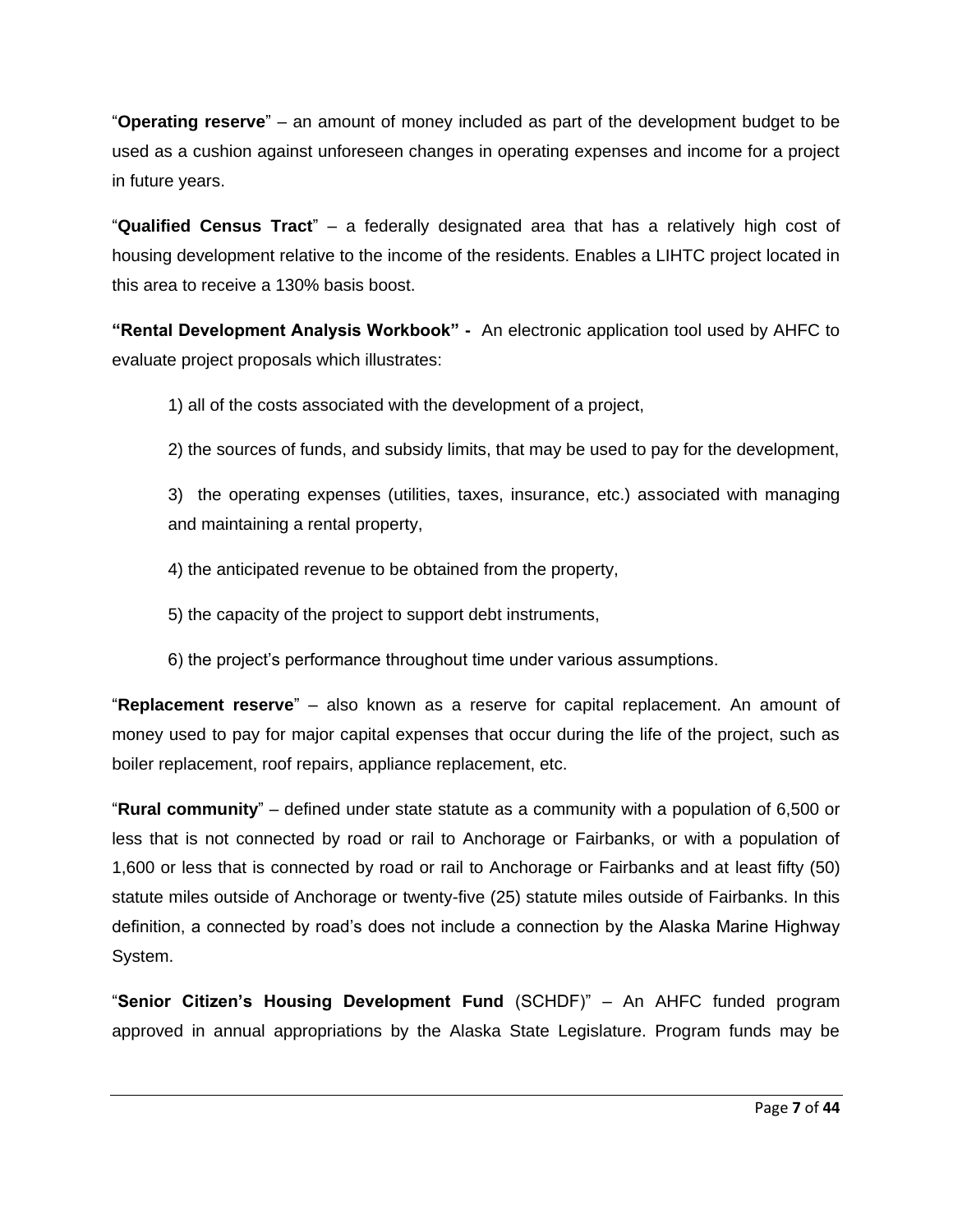granted to not-for-profit organizations for senior housing that meets the state definition of "senior household."

"**Special Needs Populations**" – defined as households with persons with mental or physical disabilities, the homeless, and persons earning less than 30% of the median income for their area.

"**Senior Citizen**" – households must meet the definition established in the Fair Housing Act Amendments of 1989.

"**Third-party**" - means a person or organization which is not related to the sponsor of the application or the project developer.

"**U.S. Department of Agriculture- RD Section 515 program**" – a federal program for lowincome rental housing which provides low-interest financing and rental assistance to private forprofit or not-for-profit owners/developers.

"**Very-low income**" – families at or below 50% of the area median income adjusted for family size.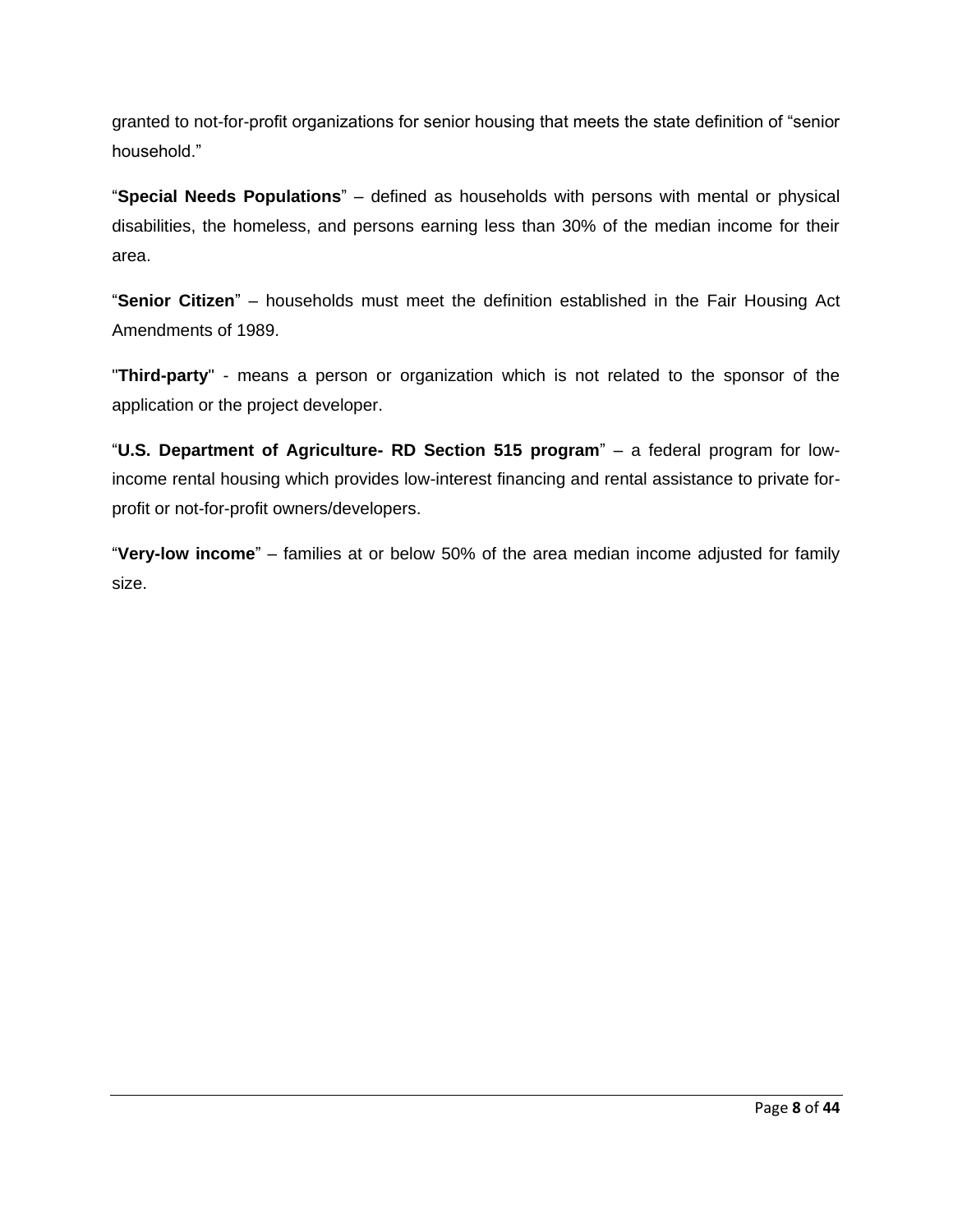#### **QAP Considerations:**

#### **Federal QAP Characteristic Factors:**

26 U.S.C. Section 42 requires that AHFC consider the following project characteristics when selecting applications that receive LIHTCs:

- Housing Needs Characteristics;
- Sponsor Characteristics;
- Project Characteristics, including whether the project includes the use of existing housing as a part of a community revitalization plan;
- Tenant populations of households with children;
- Targeting of Individuals on Public Housing Waiting Lists;
- **Targeting of Populations with Special Housing Needs;**
- Project Location;
- Projects intended for eventual tenant ownership;
- The energy efficiency of the project;
- The historic character of the project.

#### **Federal QAP Preference:**

26 U.S.C. Section 42 (IRS Code) also establishes the following preferences for the LIHTC program:

- Projects that serve the lowest income tenants;
- Projects that are obligated to serve qualified tenants for the longest period of time.
- Projects that are located in a qualified census tract (as defined in subsection 42 (d)(5)(C)) and the development of which contributes to a concerted community revitalization plan.

These preferences and characteristics are consistent with the AHFC's corporate mission and the State of Alaska's Housing and Community Development Plan (HCD Plan). They are incorporated as part of the entire GOAL program, including: LIHTC, HOME, and SCHDF.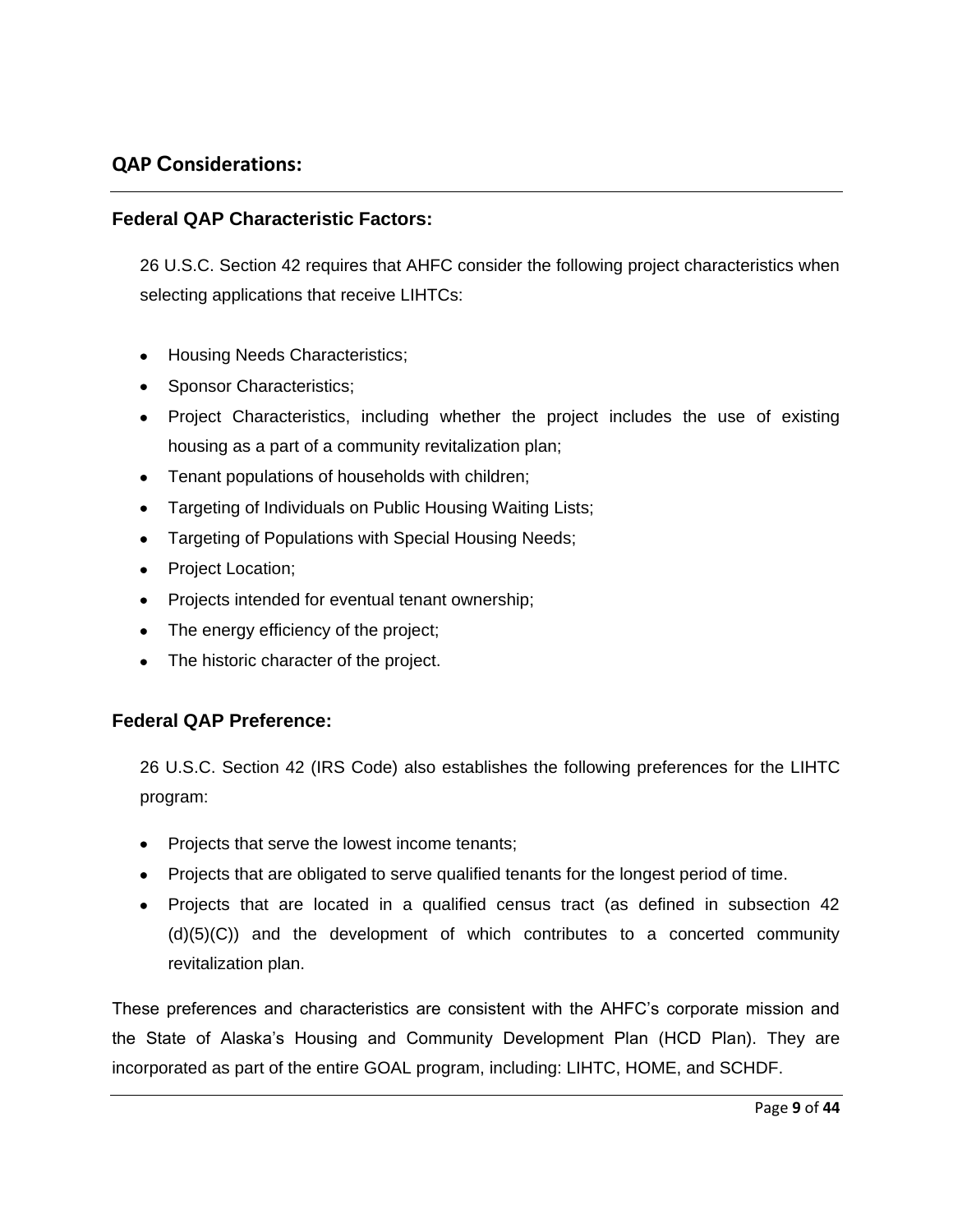AHFC will award points in the rating process to projects that commit to meeting these objectives.

#### **State of Alaska Priorities:**

State of Alaska priorities include projects:

- That meet specific market criteria, as defined by AHFC;
- Developed by applicants/sponsors who demonstrate the greatest capability to carry out the project;
- That maximize the use of GOAL program funds by having only the amount of subsidy necessary, over and above the amount of debt that can be supported, to make the project financially feasible (from both a developmental and operational viewpoint);
- Leveraging GOAL program funds with other funding sources, including those which qualify as "match" under 24 CFR part 92 of the HUD regulations;
- Maximizing the energy efficiency of the project
- That address the highest need in the local rental market for housing;
- Targeting "special needs populations" (i.e. persons who experience mental or physical disabilities, homeless persons, and families whose income does not exceed 30% of the area median income, adjusted for family size);
- Including larger units (i.e., greater number of bedrooms) for families;
- That are located in "rural" communities, as defined by AHFC;
- Providing meaningful training and employment opportunities for Alaskans.

AHFC will award points in the rating process to projects that address these priorities.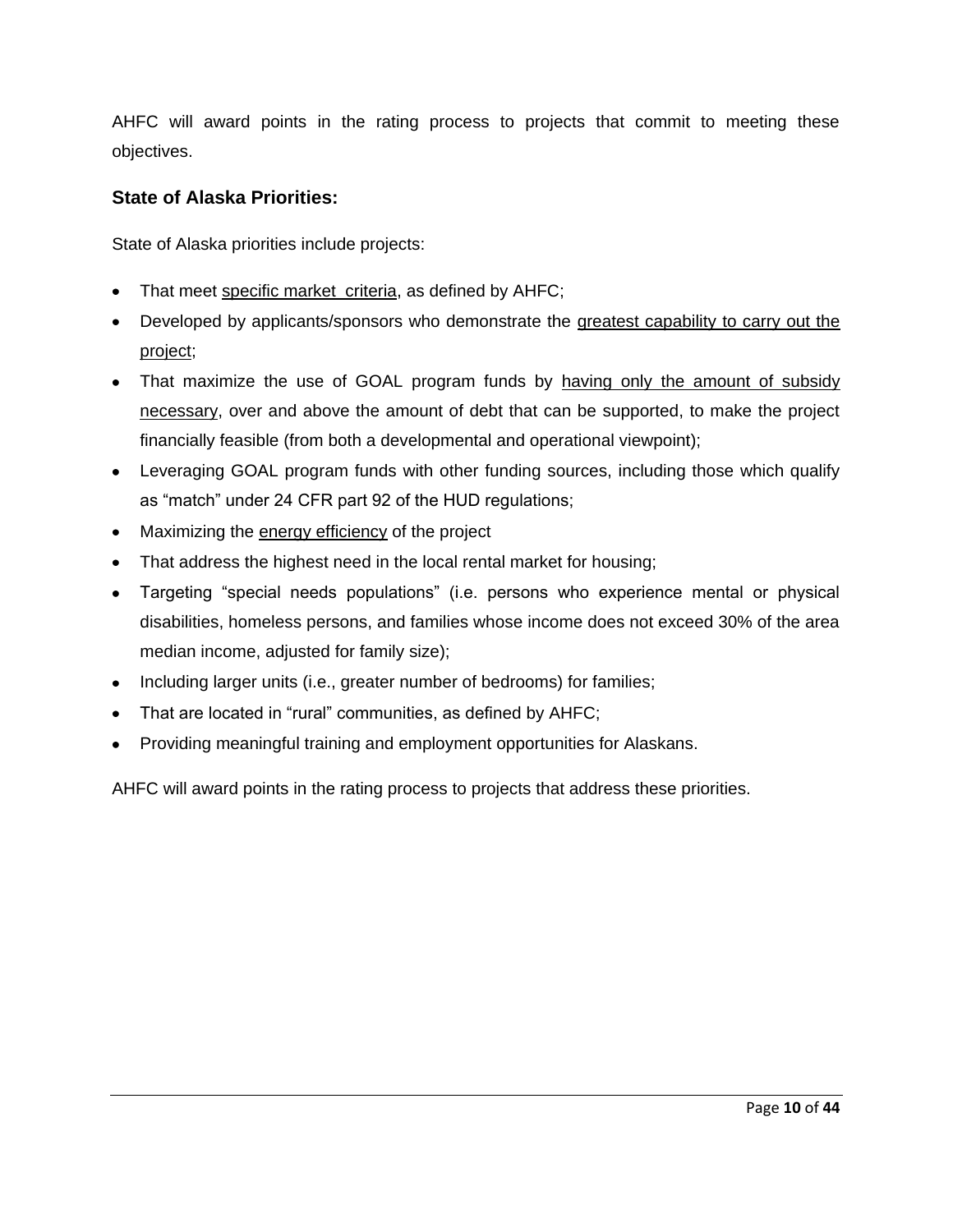### **Set-asides**

The award of LIHTC program funds is subject to the following set-asides:

#### **1. Tax-Exempt Organizations:**

There will be a set-aside of 10% of the available low income housing tax credit annual funding reserved for projects sponsored by eligible 501(c) (3) tax-exempt organizations who have as one of their tax-exempt purposes, the provision of low-income housing. This set-aside is mandated under 26 U.S.C. Section 42(i) (5), the Internal Revenue Service Code*.* If no projects qualify for this 10% set-aside, this amount will either be carried forward into the following year or returned to the national pool.

### **2. USDA Rural Development Section 515 and 538 projects, HUD Section 8 Contract Project Based Rental Assistance Projects:**

There will be a set-aside of  $1/3<sup>rd</sup>$  of the available low income housing tax credits in the first round of annual funding for these set-aside projects in the GOAL program. LIHTC awards under this set-aside will **only** be offered if the set-aside amount will generate enough LIHTC proceeds to establish feasibility, based on the sources and uses identified in the underwriting analysis*.* If this set-aside will not generate enough equity to provide feasible development (based on the award review), the set-aside amount will not be offered and will instead be re-allocated. In years where AHFC uses a portion of the state tax credit cap to engage in demonstration projects, this set-aside level will be reevaluated by staff and may be adjusted downward.

#### **3. Other Purposes:**

AHFC, at its discretion, may use the annual state tax credit cap, or portion thereof, to engage in demonstration projects that fulfill the mission of AHFC and are consistent with this qualified allocation plan and the requirements of 26 U.S.C. Section 42 of the Internal Revenue Service Code*.*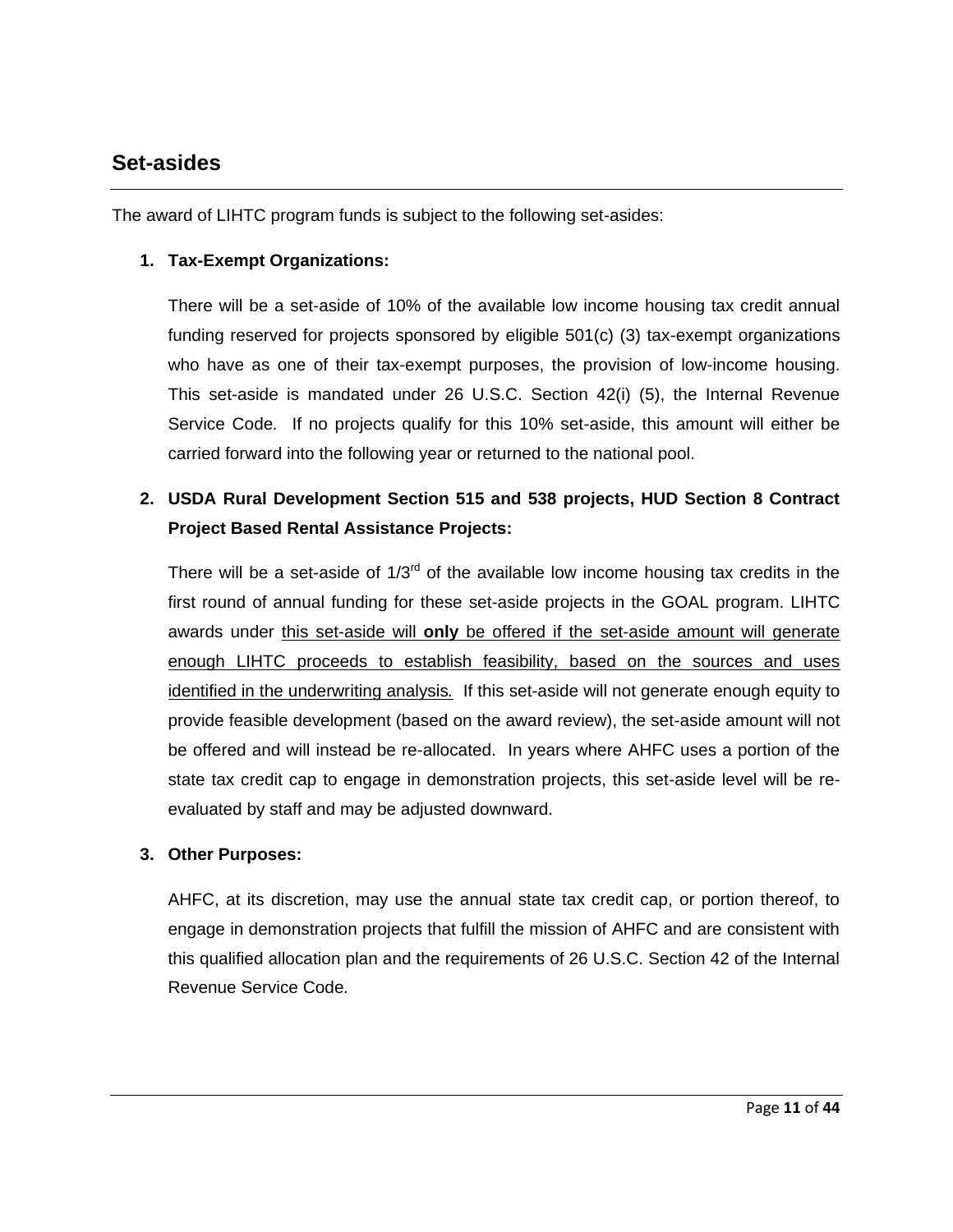To be considered for GOAL Program funding **all project proposals** must meet the following **minimum requirements:**

- 1. No supplemental funding request while prior year(s) awards are tied up in a project. This threshold will apply if a previously funded project encounters a funding gap beyond the amount identified in a prior award review for feasibility and can no longer proceed with the equity available. In such cases, the applicant will be required to return all previously awarded funds to the GOAL program. The applicant will then be eligible to apply for the entire amount of funding necessary to result in a feasible project.
- 2. All new construction projects must be in compliance with 15 AAC 154.090 construction and thermal standards.
- 3. No T1-11, board and batten, or similar type of wood siding may be used on any exterior wall surfaces.
- 4. All low-income housing tax credit project proposals must have a completed and comprehensive Market Study documenting the demand and need for the proposed units. Non-LIHTC projects will be required to demonstrate need for the proposed development either through a Market Study or an alternative form of demonstrated demand and need approved by AHFC.
- 5. The project must demonstrate acceptable community support which must be evidenced by written letters of support from the local government, community council(s), etc.
- 6. All projects with 5 or more units must provide a minimum of 5% of the total unit count (fractional units rounded up), specifically equipped for persons with physical disabilities. All projects with 5 or more units must provide a minimum of 2% of the total unit count (fractional units rounded up), equipped for persons with sensory impairments. Separate units must satisfy these threshold conditions. Consequently, in a six-unit project at least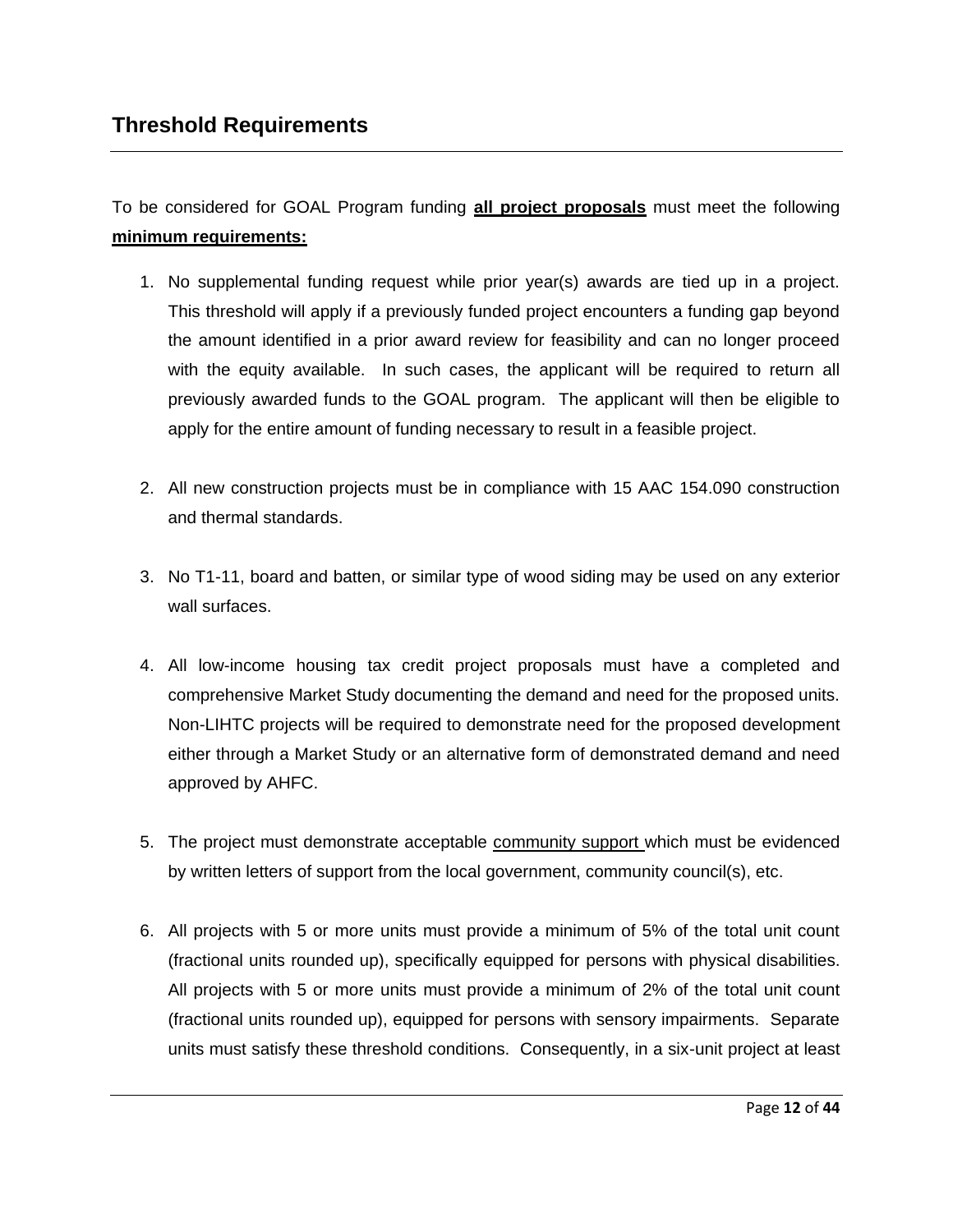one unit will need to be equipped for physical disabilities and a separate unit will also need to be equipped for persons with sensory impairments.

- 7. For all projects with 20 or more units, 5% of total units (fractional units round down) must be set aside for a "special needs" population that is not required to be served as a condition of the funding source requested. Special needs populations for this section are defined as: households with persons with mental or physical disabilities, the homeless, and persons earning less than 30% of the median income for their area. Note: Projects exclusively requesting SCHDF program funds may not satisfy this requirement by targeting persons earning 30% of the median income.
- 8. Units must be constructed or rehabilitated to the applicable standard as required by the specific program under which funds are requested and must meet the requirements of the funding program and any of the following applicable laws:
	- a. Americans with Disabilities Act
	- b. U.S. Fair Housing Amendments Act of 1989
	- c. Alaska Statute AS 18.80.240
	- d. Local Government Ordinances
- 9. The application package must include the following material and all other materials required under the annual notice of funding availability, unless otherwise approved in writing by AHFC:
	- a. Completed application forms and all applicable certifications;
	- b. Submission of all required application material;
	- c. Payment of all applicable application fees;
	- d. Sufficient data, in AHFC's opinion, to determine the financial feasibility and longterm viability of the project.
	- e. Sufficient data, in AHFC's opinion, to determine that the applicant and project are eligible to receive the GOAL program funding source requested.
	- f. Applicant is considered to be a "responsible bidder."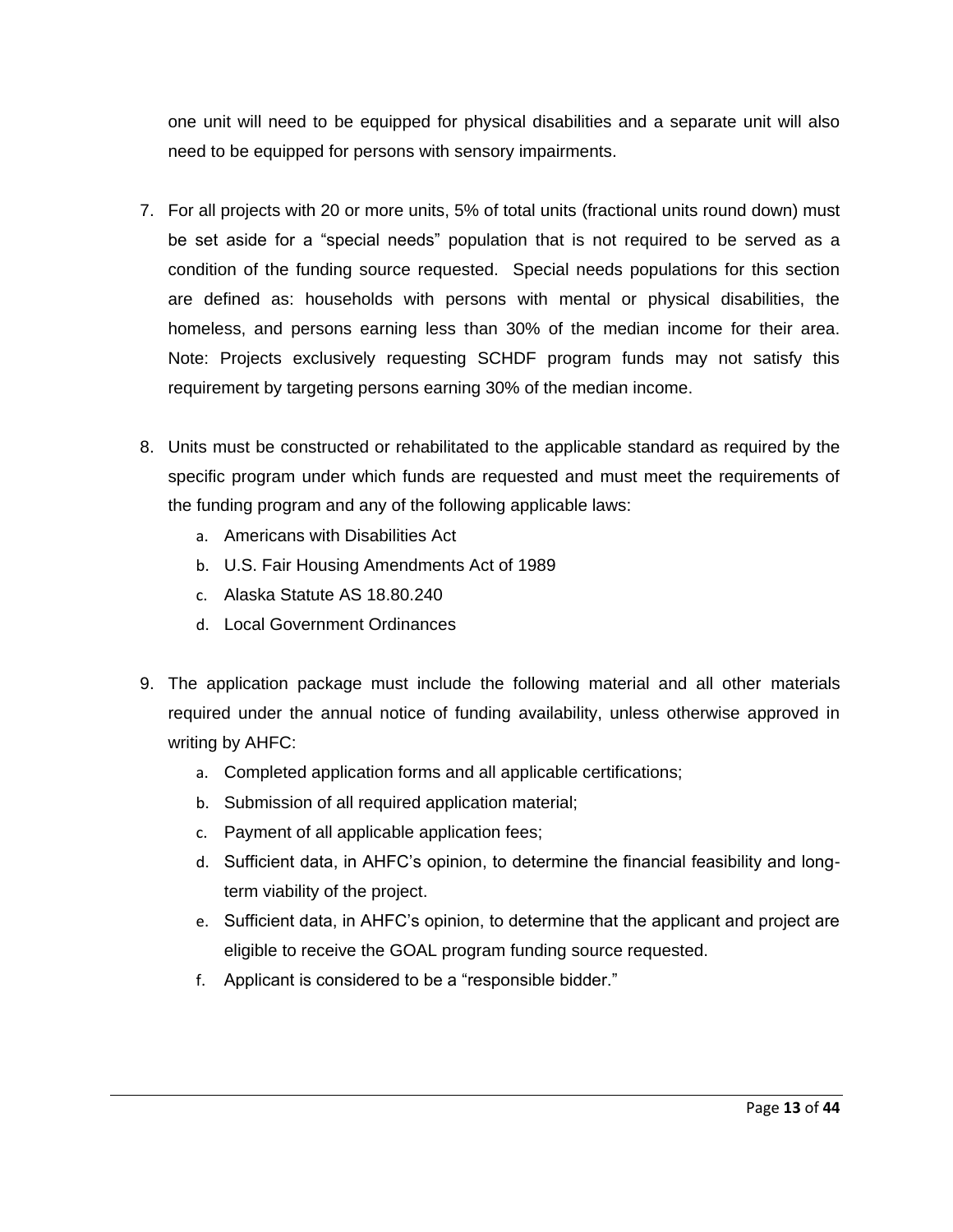- 10. Reasonableness of the project's development and operational data will be assessed based on the extent that application materials support the project's developmental and operational numbers provided in the Rental Development Analysis Workbook. Key points that AHFC will look for in the application materials to make this assessment will include:
	- a. Are cost estimates supported by a credible third-party bid(s) and/or estimate(s)? Examples include bids and/or cost estimates supplied by an architect, appraiser, materials supplier, etc.
	- b. Is third-party support for the project's anticipated rents, vacancy rate, and operating expenses included?
	- c. Have all funding sources been confirmed and / or substantiated by written documentation? In assessing this item, AHFC will consider the following, listed in order of priority:
		- i. Whether written lending commitments have been provided;
		- ii. Whether tax credit proceeds (if applicable) accurately reflect current tax credit market sale rates;
		- iii. Whether a tax credit purchase commitment is provided;
		- iv. Whether letters of interest from other proposed funding sources have been provided.
	- d. Does the project schedule and written development narrative demonstrate a clear understanding on the part of the applicant for successful housing development in the proposed site's market? Are development concepts and reasonable assurances that the project can be successfully implemented within the proposed time frame valid?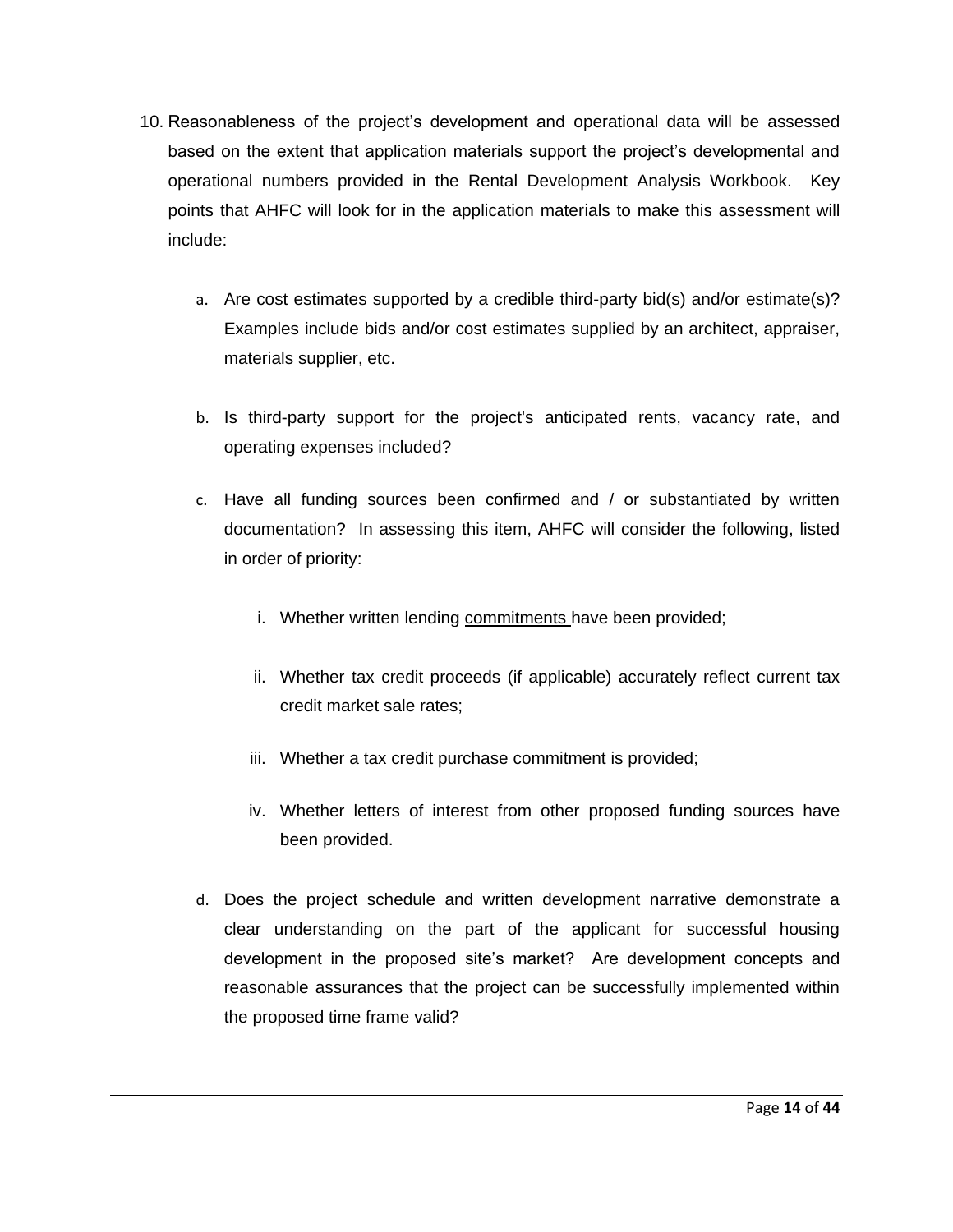- 11. Low-income Housing Tax Credit projects: Under IRS Regulations 1.42-17, AHFC must evaluate the financial feasibility of a project at three separate phases during the development of the project. The three stages are:
	- 1. application,
	- 2. allocation (carryover or issuance of 8609)
	- 3. placed in service date.

The final evaluation for the issuance of the IRS Form 8609, "Low income Housing Credit Allocation Certification," must occur after the placed in service date.

Under IRS Regulation 1.42-17, owners must certify to all sources and uses of funds and the total financing planned for the project. Section 1.42-17 also specifies the type of information that must be provided by the owner and reviewed by AHFC as part of the evaluation. For purposes of the evaluation done at allocation (carryover and 8609), the schedule of costs prepared by the owner must also include a Certified Public Accountant's audit report on the schedule. The CPA's audit must be conducted in accordance with generally accepted auditing standards. The audit report must be unqualified.

This requirement also pertains to all tax-exempt bond-financed projects that are seeking credit under the provisions of this allocation plan.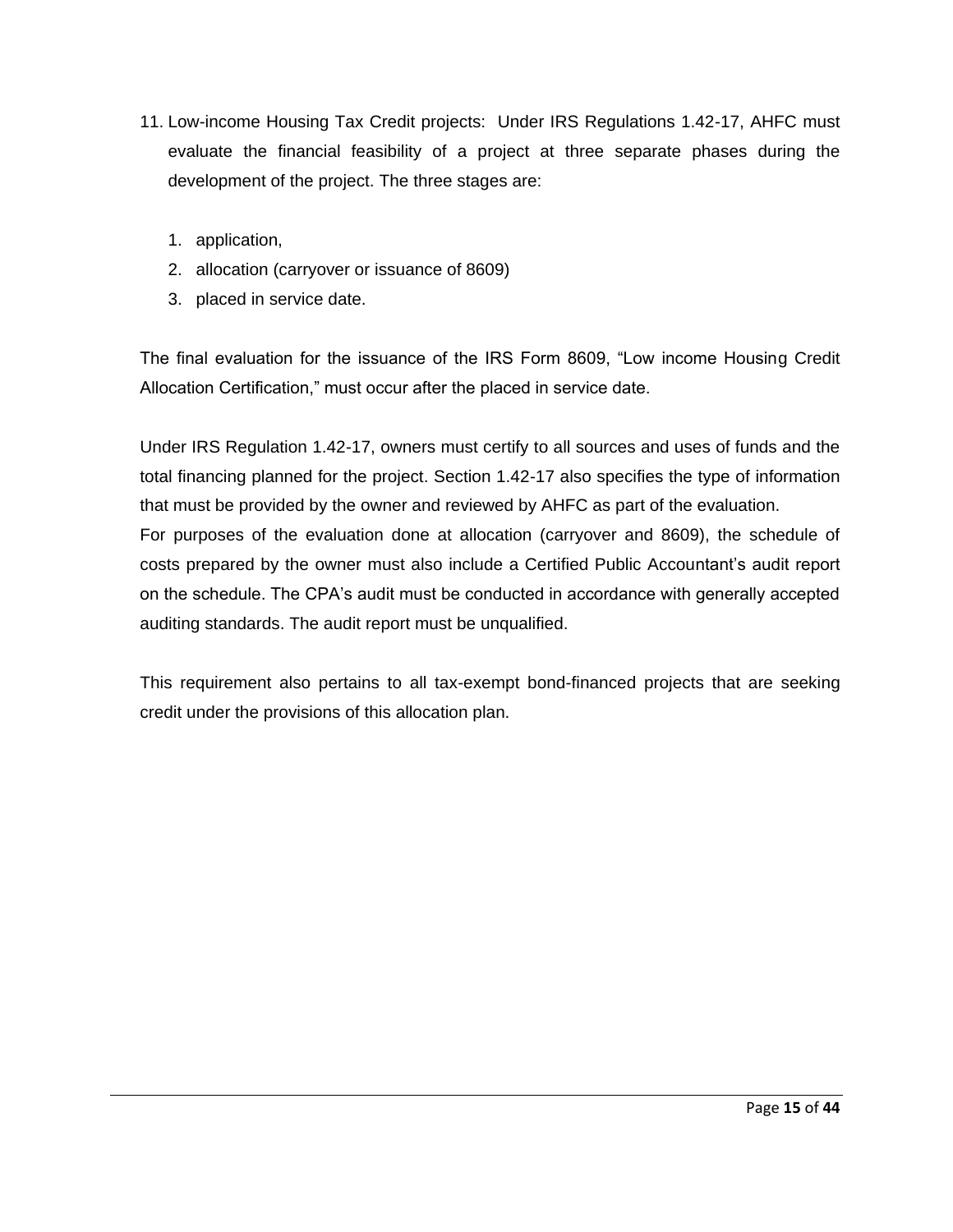## **Pre-Application Review Process**

In late Spring, AHFC announces a pre-application round for the GOAL program funds. Only successful pre-applicants that have been invited to apply in the full competition will be eligible for GOAL program funding in the full application process. During the pre-application process, AHFC will evaluate the following and determine whether or not a project proposal should be invited forward into the full competition:

- Market Feasibility: Is there sufficient need and / or demand for the proposed project?
- Whether city, borough or census area population data will be used to determine the point values for the proposed project under Sections 4(b)-(c) of the Rating Criteria outlined in this Qualified Allocation Plan.
- Whether or not changes to the project design, scope, and / or funding mix are necessary and / or appropriate (as determined by AHFC).
- Whether or not the proposal can reasonably be expected to be constructed with the proposed funding mix and development team.
- Whether or not penalty points should be assessed.
- Project Team and Sponsor Capacity: Pre-applicants will need to establish that sufficient capacity exists to develop and operate the proposed project. Demonstration of the following will be required to clear threshold during the pre-application review:

| <b>Development</b>                 | Threshold Level: Proposals will not be invited forward into the full       |  |  |
|------------------------------------|----------------------------------------------------------------------------|--|--|
| <b>Team Member</b>                 | application process unless the following are demonstrated                  |  |  |
|                                    |                                                                            |  |  |
| Developer                          | Minimum three years of <b>successful</b> development experience. Two years |  |  |
|                                    | of this experience must involve projects using the requested sources.      |  |  |
| <b>Project Sponsor</b>             | Two Years of Audited or un-Audited Financial Statements.                   |  |  |
|                                    | Minimum three years of successful property management experience.          |  |  |
| Property<br><b>Management Team</b> | Two years of this experience must involve multi-family rental properties   |  |  |
|                                    | with the requested funding sources.                                        |  |  |
|                                    |                                                                            |  |  |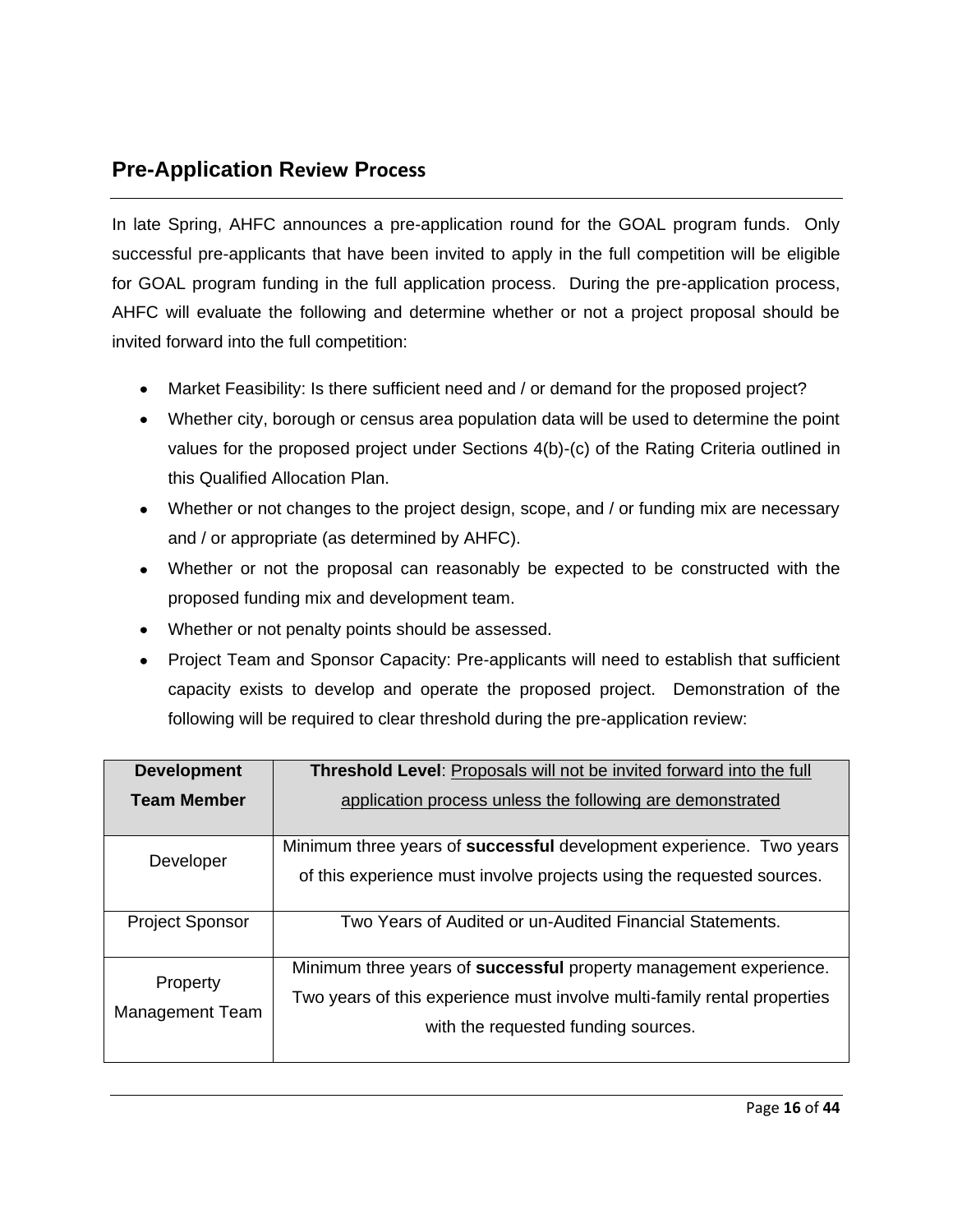Successful pre-applications will be invited forward into the full GOAL competition. Penalty points, necessary changes to the project identified in the pre-application review, and reasons why unsuccessful pre-applicants were not invited forward into the full application process will be communicated at the close of the pre-application round.

## **Full Application Evaluation Review Process**

Each application received by AHFC will be reviewed by staff to determine whether the minimum application submission requirements have been satisfied by the applicant **("threshold evaluation").** If the applicant fails to submit the required application materials by the deadline established by AHFC, the application may be denied any further review or consideration.

## **Full Application Evaluation**

Applications that pass the threshold evaluation will be evaluated according to the objective review criteria defined in this Qualified Allocation Plan (QAP).

## **Application Review Process**

#### **Funding Considerations**

The CEO may use considerations other than the point ranking to make the final funding awards. These considerations are:

- 1. Minimum levels of funding necessary, in AHFC's opinion, to result in a financially feasible project, including a recommendation of no funding if sufficient debt can be supported;
- 2. The maximum legal and AHFC annual programmatic funding limits;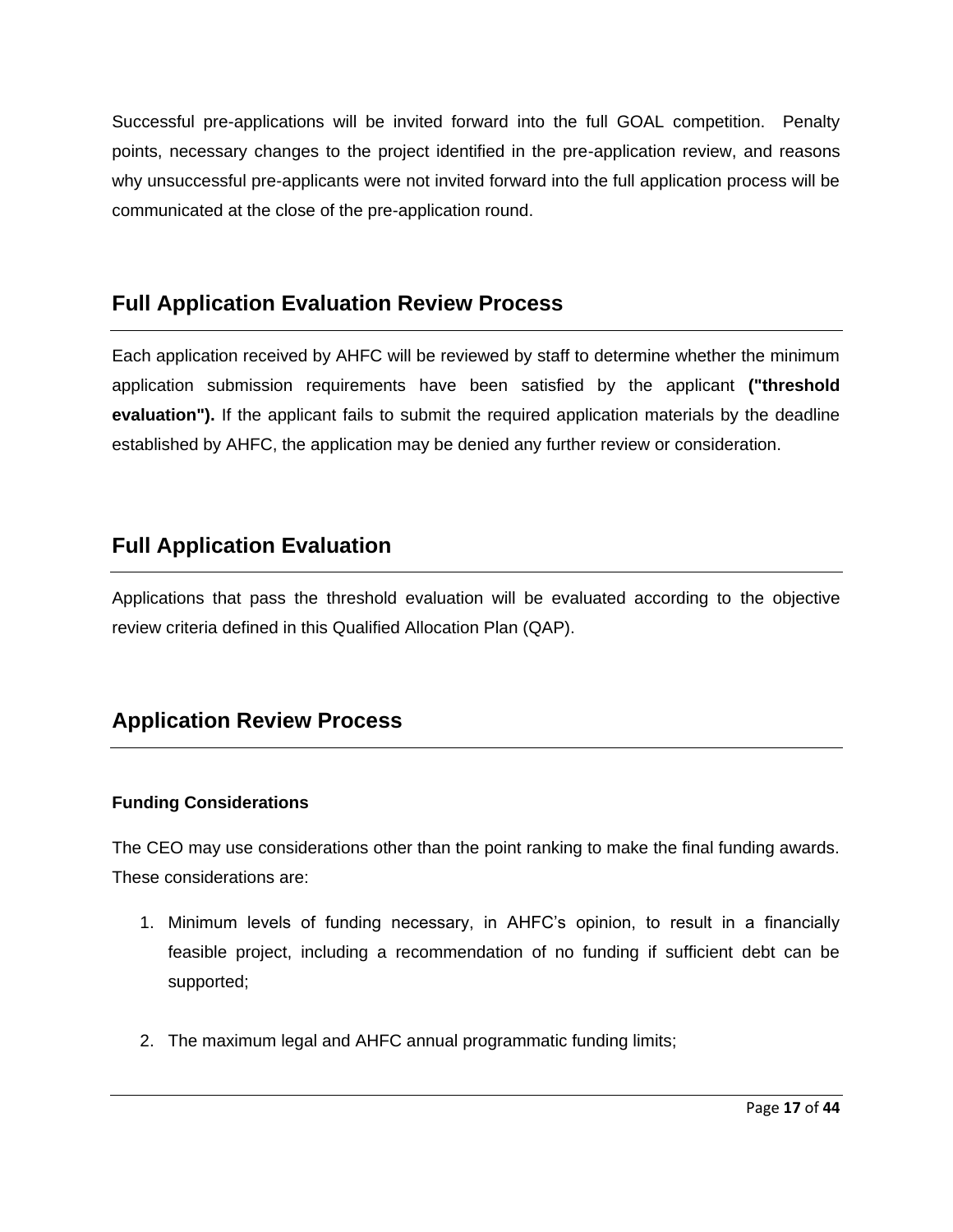- 3. Distribution of GOAL funds in such a manner to maximize the number of financially feasible projects which receive funding, even though this may result in the award of funds or tax credits outside of actual application rankings established by the rating process.
- 4. Increasing the spread of projects by geographic location.
- 5. A different amount of GOAL program funds for a project than requested by the applicant may be recommended in order to: avoid over subsidizing, to maximize the leverage of all GOAL program resources, and to satisfy the requirements of award review assumptions made by AHFC in the feasibility review.
- 6. "Responsible bidder" AHFC reserves the right to reject or assess negative points to any grant application or request for funding from any applicant who has failed to perform or is partnered with a person or organization which:
	- a. failed to perform any previous grant or contract with AHFC, or has previously failed to perform properly or to complete on time contracts of a similar nature;
	- b. qualifies or changes terms and conditions of the Notice of Funding Availability (NOFA), applicable restrictive covenants or loans in such a manner that is not responsive to the purpose sought by AHFC in issuing the NOFA, covenants or loans;
	- c. submits an application that contains faulty specifications or insufficient information that, in the opinion of AHFC, makes an application non-responsive to the NOFA;
	- d. submits a late application;
	- e. has not signed the application;
	- f. is not in a position to perform the work proposed in the application;
	- g. habitually and without just cause neglected the payment of bills or otherwise disregarded its obligations to subcontractors, material suppliers, or employees;
	- h. has shown a consistent practice of non-compliance with State and federal rules that govern housing development programs;
	- i. who has unpaid taxes due to the State of Alaska or the U.S. government;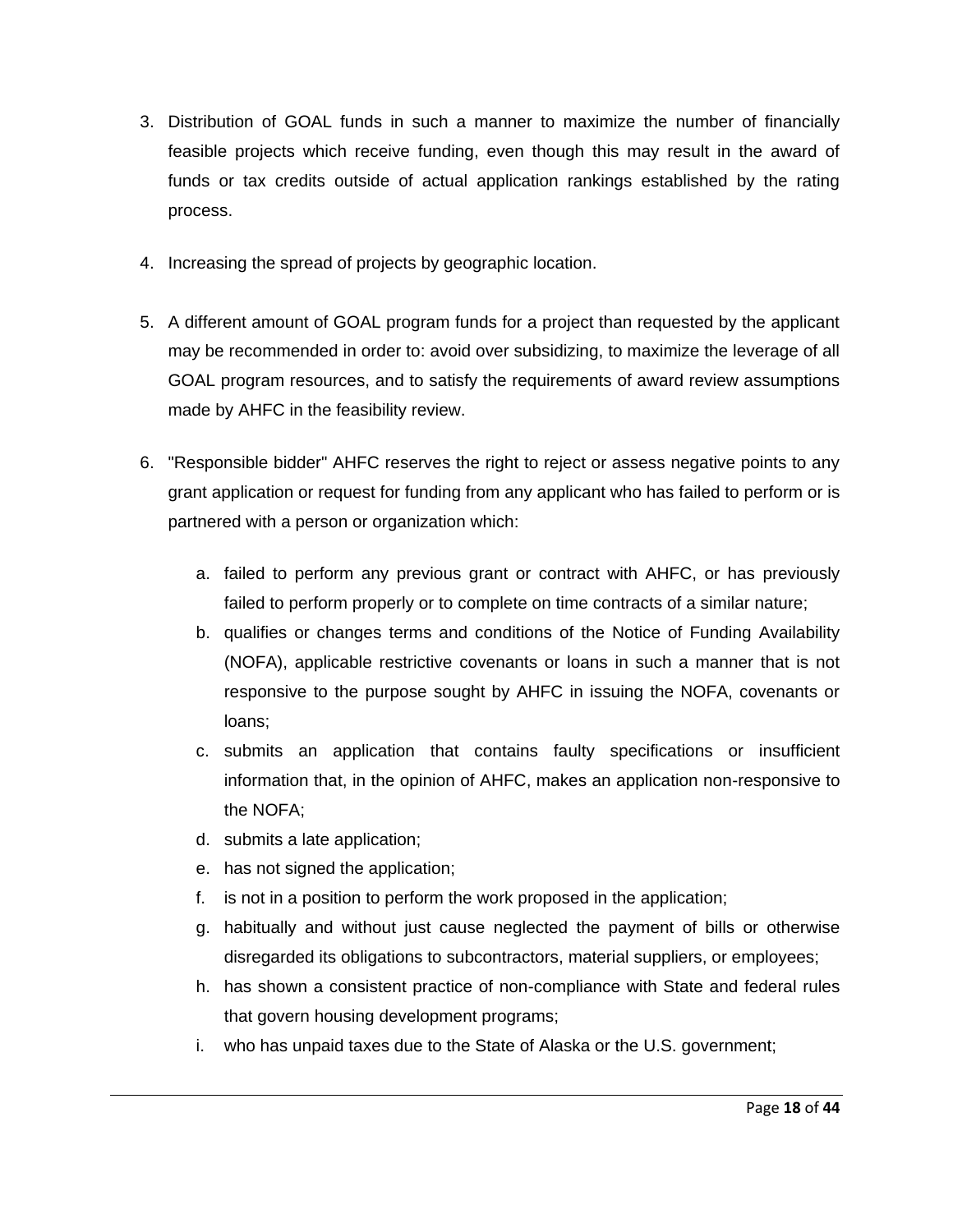- j. has a conflict of interest with the applicant and board member or employee of AHFC;
- k. AHFC determines that the application is not in AHFC's best interest.

In those cases where the funding decision approved by AHFC's Executive Director/Chief Executive officer varies from that requested by the applicant, the applicant will be given notice of AHFC's intent to award the alternative funding reservation and/or award, and will be allowed to accept or reject the offered funding package. If the applicant rejects the funding package offered, no additional consideration will be given to the applicant during the funding cycle, and the declined GOAL program funds may be offered to another qualifying applicant(s). An applicant may have the right to appeal this decision under 15 AAC 151.830 and 15 AAC 150.220.

For any allocation of LIHTC that is made outside the priorities and selection criteria established by AHFC in this allocation plan, a written explanation will be made available to the general public, upon request.

**AHFC reserves the right to deny GOAL funds to any applicant, regardless of that applicant's point ranking if, in AHFC's sole determination, the applicant's proposed project is not financially feasible or viable.** Additionally, GOAL funds may be awarded out of the ranking order established by the points earned. In such cases, this recommendation shall be based on the amount of GOAL funds requested, relative to the amount of funding available, as well as other selection criteria identified within the rating criteria plan.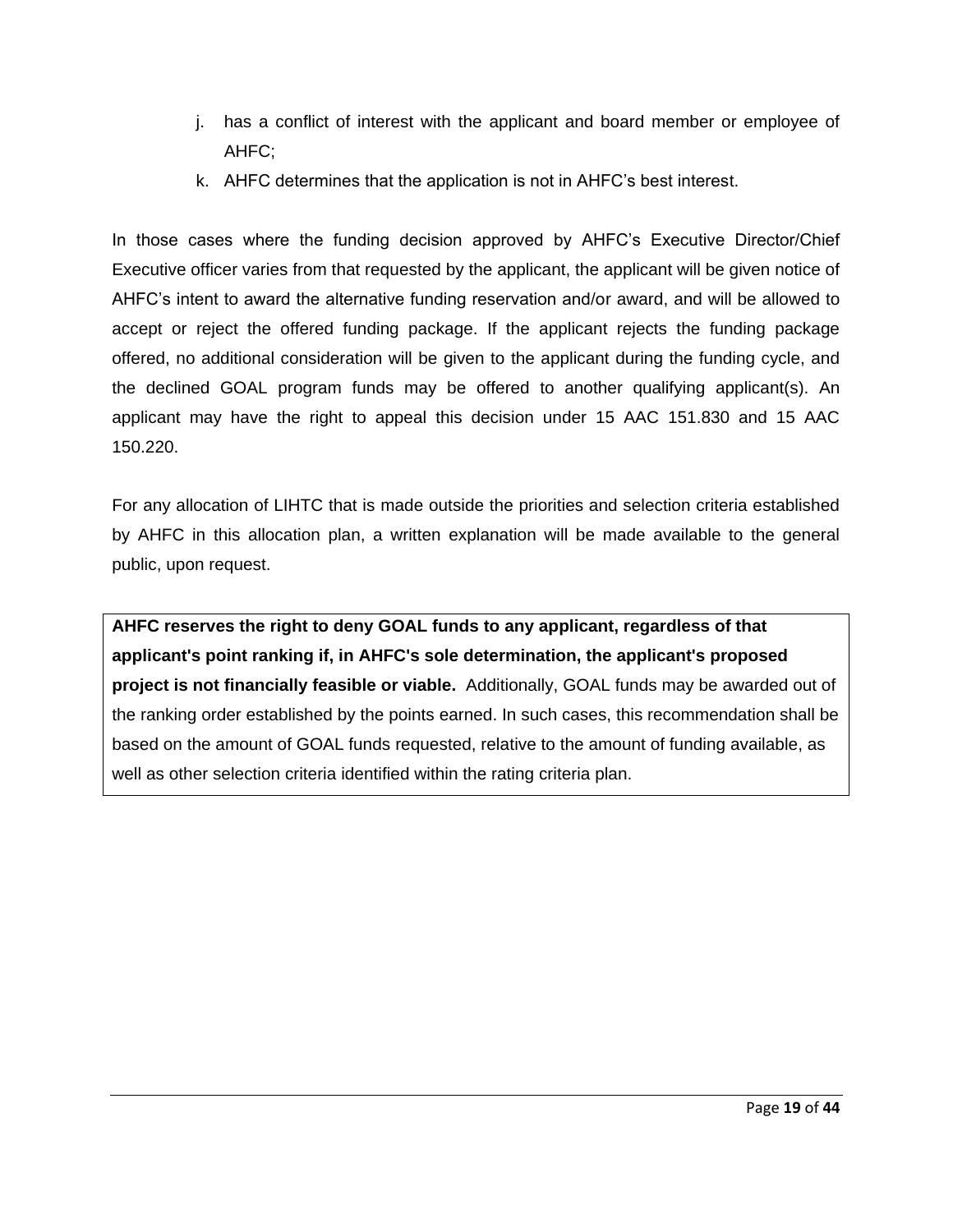## **Application Award Process**

Each applicant will receive an "Intent to Award" for the proposed GOAL program funding awards upon AHFC's executive director/chief executive officer's approval (or amendment) of the recommendations made by staff after the objective scoring has been completed and the projects have been ranked. Applicants may appeal the funding decision in accordance with AHFC regulations (15 AAC 151.830, 15 AAC 151.220 or 15 AAC 154.060, as applicable). Subsequent to any appeals processes, AHFC will issue a notice of award to successful applicants.

## **Application Rating and Ranking Criteria**

The following criteria and associated points will be utilized to rate and rank applications received for GOAL program funds:

#### **1. Project Location (Up to 20 Points)**

- a. Project is located in an area qualifying as "rural," as defined in this Qualified Allocation Plan (15 Points)
- b. Project is located in a Qualified Census Tract (as defined by HUD, under 42(d)(5)(c)) **and** is considered to contribute to a community revitalization plan (see definition of "community revitalization plan") (5 Points)

#### **2. Project Design (Maximum 40 points)**

- a. Energy Efficiency (10 Points)
	- i. Project will exclusively use certified Energy Star appliances (5 points)
	- ii. Project commits to achieving a Five Star Plus energy rating under the Building Energy Efficiency Standard (BEES), or to acquire Energy Star Certification. (5 points)
- b. Availability of Larger Units for Households with Children (Maximum 5 Points)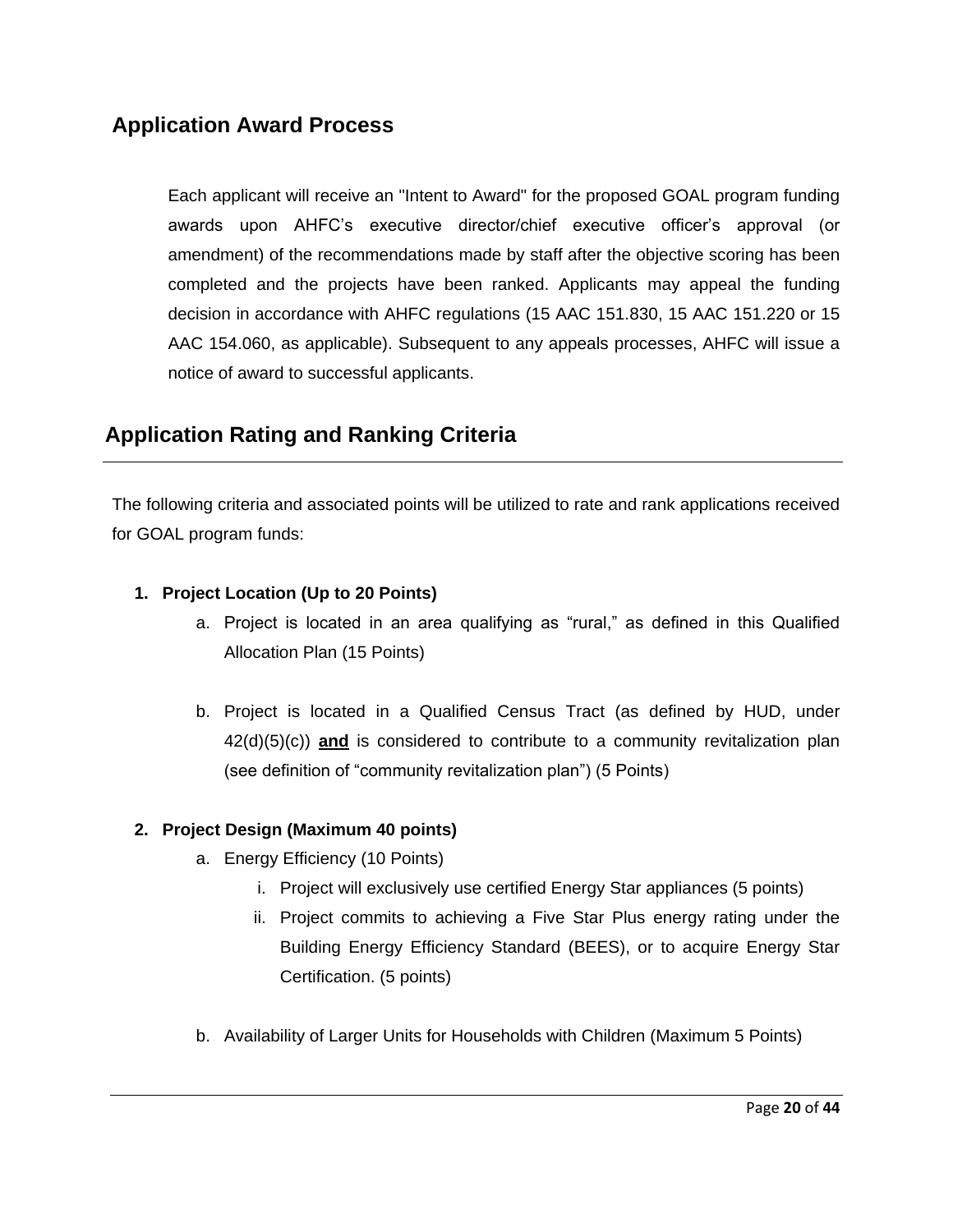Points will be awarded to applications based on the percentage of units in the project with three or more bedrooms, according to the following rating scale: Percentage (%) of total Units with 3 or more bedrooms X 5 points. **Example:** A 10-unit project in which 8 of the project's units contained three, four or five bedroom units and the remaining units were efficiencies or onebedroom units would receive 4 points (80% X 5 points).

c. Number of Units Equipped for Persons with Physical Disabilities and Sensory Impairments (5 Points)

Number of units equipped above the minimum **threshold requirement for GOAL program funding** and that exceed the minimum number required by federal fair housing law, state or local law, or any additional funding sources and program requirements applicable to the project.

Calculation:

Points = Number of Additional Units Equipped x 5

(Total Number of Units in Property – Required Number of Equipped units)

To receive points in this criteria, the units must be constructed or rehabilitated to the applicable standard required by the specific program under which funds are requested, i.e., Fair Housing Act (all programs); Section 504 requirements (HOME), or if specific program requirements do not apply, to the standard established in the Americans with Disabilities Act (all common areas).

All projects must meet the requirements of the following laws:

- Americans with Disabilities Act
- U.S. Fair Housing Amendments Act of 1989
- Alaska Statute AS 18.80.240
- Local Government Ordinances
- d. Rehabilitation Project (Maximum 15 points)

Five points will be awarded to all projects involving rehabilitation. For the purpose of this section, rehabilitation, at minimum, must consist of some sort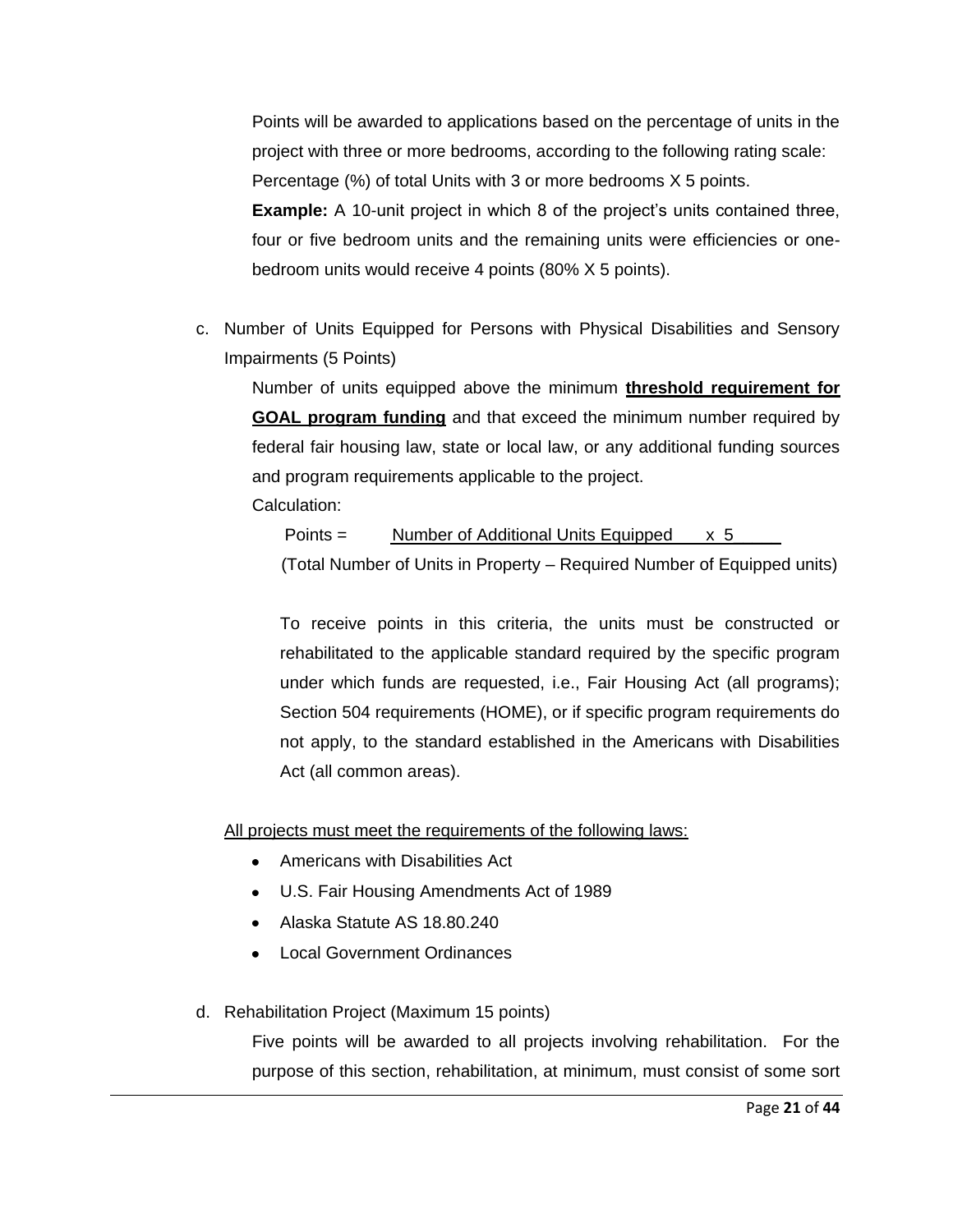of building renovation and / or demolition and reconstruction where a building is currently located at the project site. An additional 10 points will be awarded based on the hard construction cost per unit, according to the following schedule:

| <b>Hard Cost Per Unit</b>                               | <b>Points Earned</b> |  |  |  |
|---------------------------------------------------------|----------------------|--|--|--|
| For acquisition with rehabilitation, or rehabilitation: |                      |  |  |  |
| $$15,000 - 25,000$                                      | 2                    |  |  |  |
| $$25,001 - 35,000$                                      | 4                    |  |  |  |
| $$35,001 - 45,000$                                      | 6                    |  |  |  |
| $$45,001 - 50,000$                                      | 8                    |  |  |  |
| \$50,001 and above                                      | 10                   |  |  |  |

- e. Development of tenant safety and storage facilities (2 Points)
	- i. Tenant storage facilities are included in the project design (1 point)
	- ii. At least one of the following tenant safety features is included in the project design: locking medicine cabinets, gun safes, secured entryways for buildings with residential units accessible through common hallways – (1 point).
- f. Service enriched housing which incorporates substantive social services which are appropriate to the tenant population, on an ongoing basis – (3 points). Points are only available if households with physical and / or mental disabilities, or homeless persons will be served by the proposed project.

#### **3. Project Characteristics (Maximum 37 Points)**

Points will be awarded to applications that exhibit certain desired characteristics in accordance with the following:

a. Project Serves the Lowest Income Tenants (Maximum 10 Points) Points will be awarded for targeting up to 50% of the project's households at or below 50% of the area median income beyond the level required by the most restrictive funding source in the project budget (including non-GOAL sources).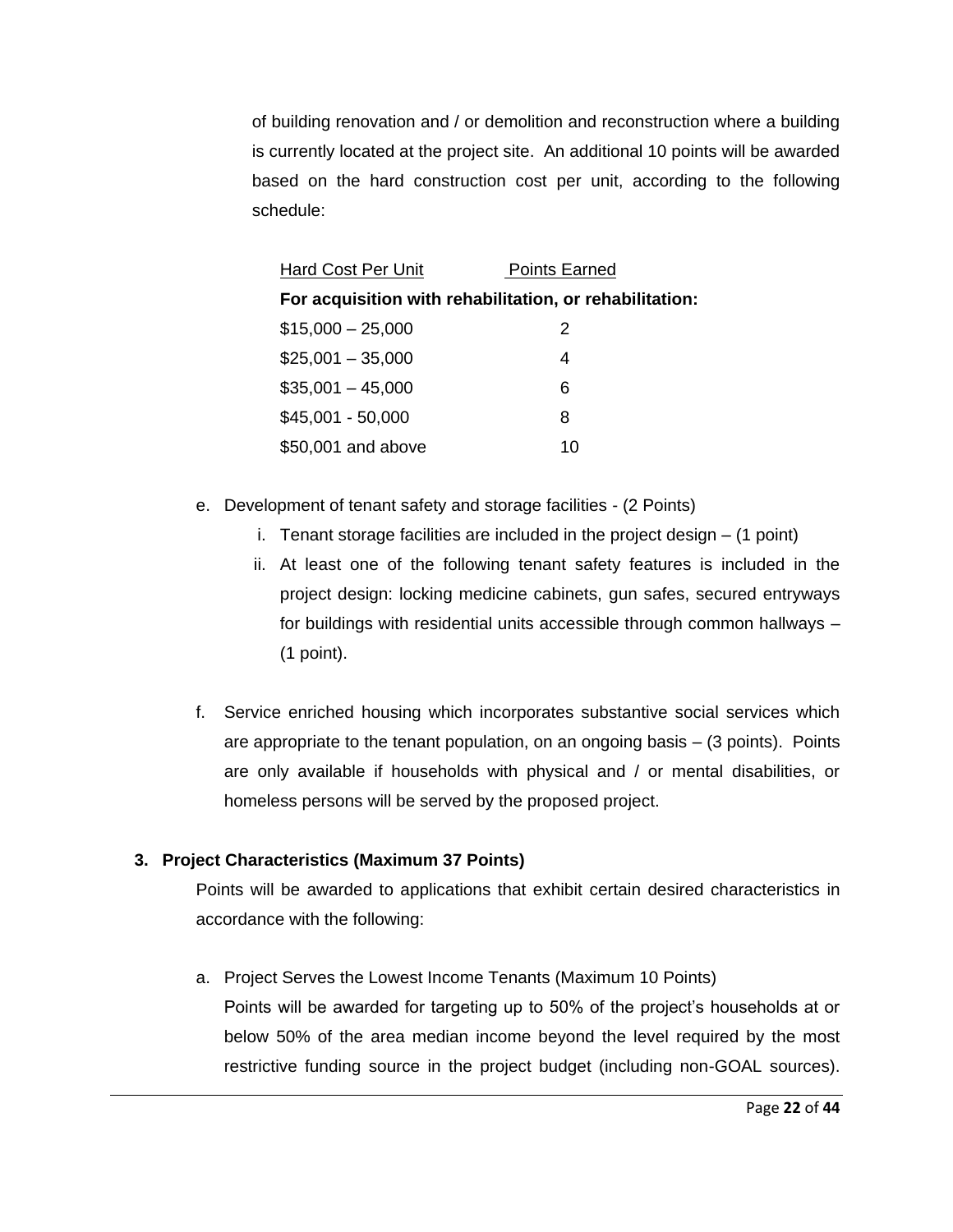Points can be gained in this category by either: 1) adding additional set-aside units at or below 50% of the area median gross income (AMGI), and / or 2) converting already required 50% AMGI set-asides into 30% AMGI units.

#### **Calculation Method**

A = Number of 50% set-aside units in project **beyond** the number required by the most restrictive fund source.

 $B =$  Number of 50% set-aside units required by the most restrictive funding source that are being lowered to 30% units for deeper income targeting.  $C =$  Number of 30% units required by the most restrictive funding source  $D =$  Number of units in project

 $[(A+B) - C]$  x 10 = Score, (10 points Maximum) (D x 50%)

Example: A 100 unit project is requesting HOME funds and LIHTCs. The HOME funds require that 40 units be set-aside at 50% AMGI. If the project sponsor sets aside 20 units at 50% of the AMGI, 20 units at 30% AMGI, and leaves 60 units available for market rate rentals, the applicant will have satisfied the 40-50 test for HOME funding and the 20-50 test for LIHTCs. In this scenario, the points assigned would be:

 $[(0+20) - (0)] \times 10 = 4$  points (100 x 50%)

> i. **Exemptions for Senior Citizens Housing Development Fund (SCHDF) Requests**

> > Senior project applications which exclusively request SCHDF program funds will be rated in accordance with the rating criteria plan, excluding this criteria. Senior organizations must establish rental policies, i.e., affordable unit (restricted income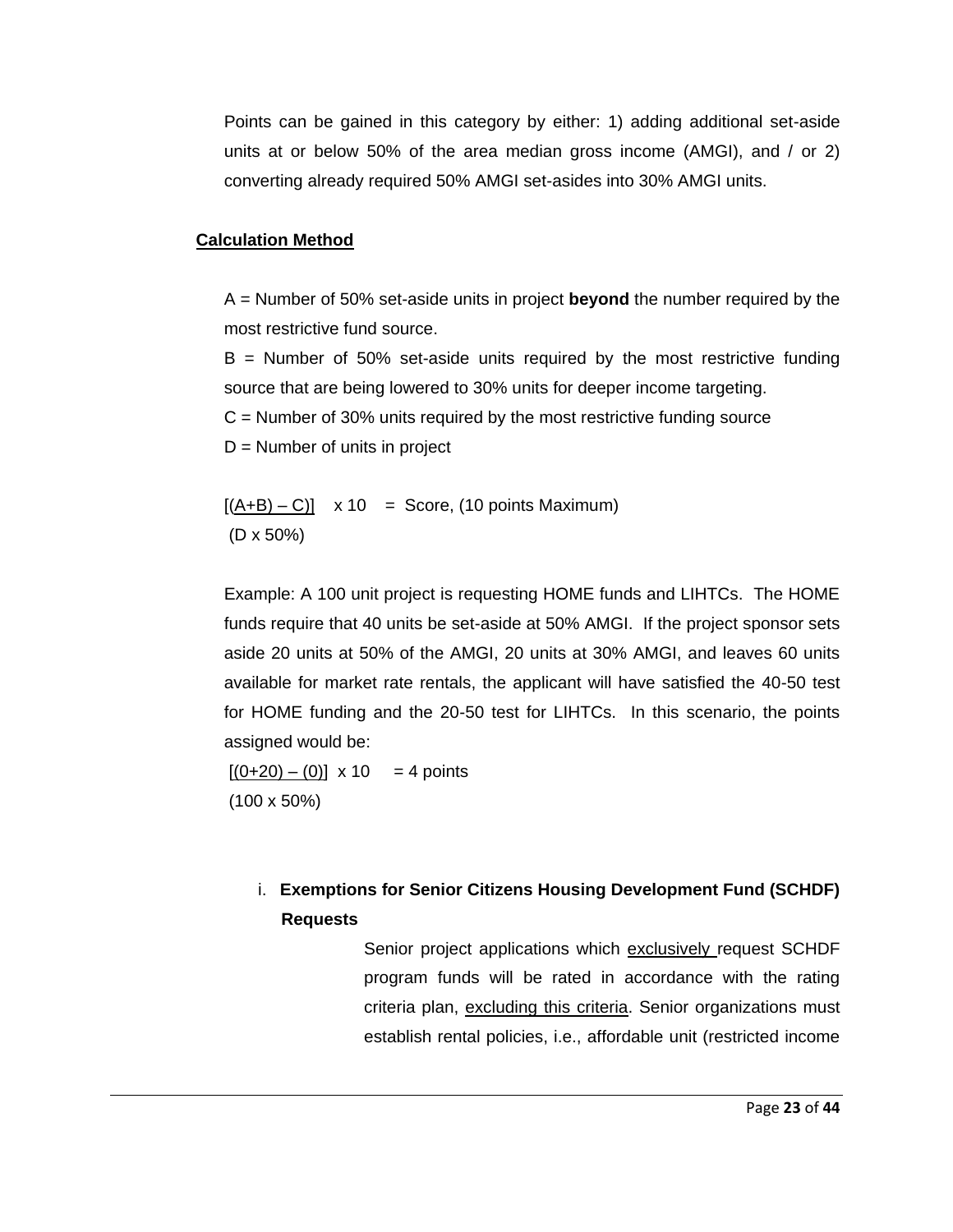and rent) versus market rate units, in accordance with the need in their area and their organizational principles.

- b. Extended Low-Income Project Use (1 Point)
	- i. One (1) point will be awarded to applications that commit the project to an extended low-income use equaling 30 years. An extended use agreement or other similar agreement, as determined to be appropriate by AHFC, is required.
	- ii. **Exemptions for Senior Citizens Housing Development Fund (SCHDF) Requests**

Senior project applications which exclusively request SCHDF program funds will be rated in accordance with the rating criteria plan, excluding this criteria.

c. Projects which Serve Special Needs Populations (5 Points Maximum)

Points will be awarded for projects committing additional units (up to 50% of the project) to special needs populations (defined below) above those commitments already required by their funding sources and the GOAL program. **Calculation**:

Points  $=$  # of special needs units not already required by funding source(s)  $\times$  5 (# of Units in Project x 50%)

- A "Special Needs" person or family consists of one or more of the following:
	- Persons with a mental or physical disability;
	- Persons/families whose annual income does not exceed 30% of the area  $\bullet$ median income, as determined by HUD, adjusted for family size. Note Projects exclusively requesting SCHDF program funds will be excluded from earning points under this section for targeting households at or below 30% of area median income;
	- Homeless persons (may include persons "overcrowded" as defined by AHFC).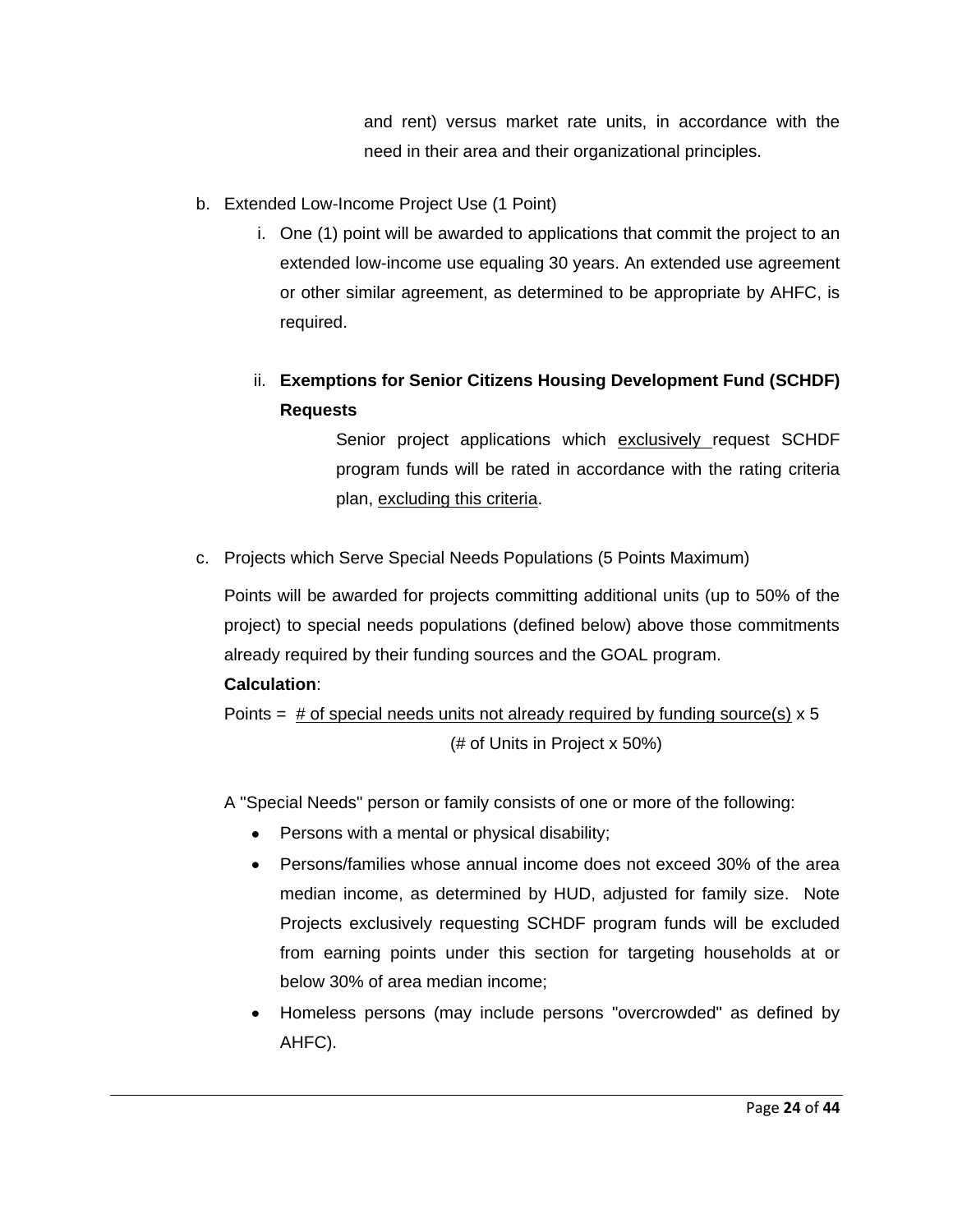#### d. Project Mix (5 Points Maximum)

Projects located in a census tract where 51% or more of the households have income greater than the Area Median Gross Income (defined by HUD)

| <b>Points</b>           |    |    |     |
|-------------------------|----|----|-----|
| Percentage of Units $=$ | 80 | 90 | 100 |
| Low Income              |    |    |     |

Projects located in a census tract where at least 20% of the households have income less than 30% of the Area Median Gross Income (defined by HUD)

| Points                  |    |    |    |
|-------------------------|----|----|----|
| Percentage of Units $=$ | 40 | 60 | 80 |
| or above Market Rate    |    |    |    |

#### e. Projects Intended for Eventual Tenant Ownership (5 Points)

For any project that is designed and operated so that the units will be eventually sold to the tenants, five (5) points will be awarded. In order to receive points in this category, applicants must provide documentation showing a comprehensive plan for tenant home ownership counseling which includes maintenance techniques for the home. In addition, the sponsor will agree to place resale restrictions on the units, as determined to be appropriate by AHFC.

#### f. Preference in Occupancy for Homeless Families (Maximum 3 points)

Three (3) points will be awarded to any applicant that commits to giving a preference to homeless families (including single individuals) in the tenant selection process for a GOAL funded project. "Homeless" is defined in the Definitions section of this Plan.

#### g. Public Housing Waiting Lists (3 Points)

Three (3) points will be awarded to applications that contain a **written commitment** to give priority to households on waiting lists for subsidized housing. A commitment means establishing gross rents below the "Fair Market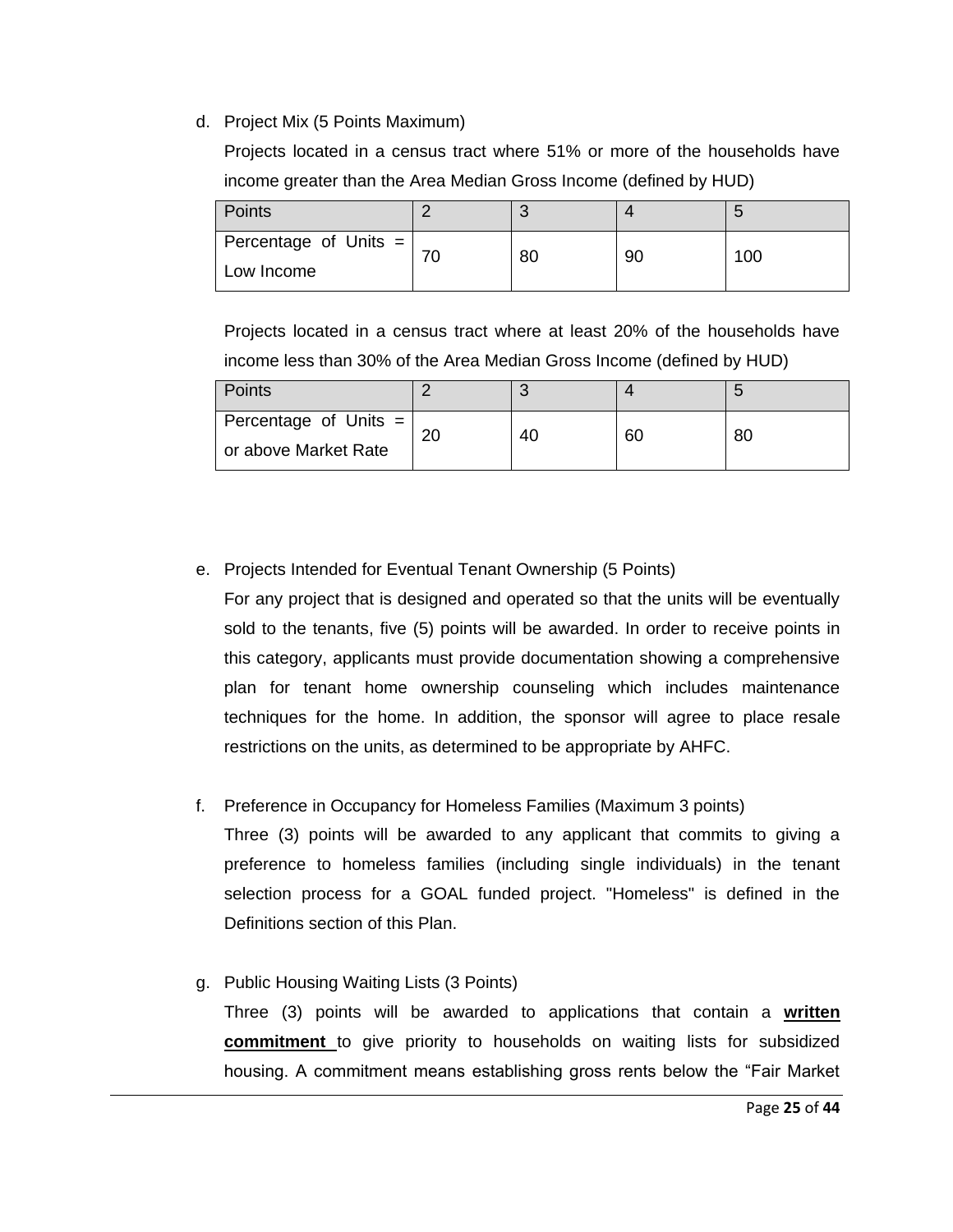Rent" limits established by the U.S. Department of Housing and Urban Development **AND** establishing a referral relationship a local office of AHFC and / or a local Indian Housing Authority. Applicants must describe how a referral relationship will be achieved. If no AHFC office or Indian Housing Authority is available to effectively provide referrals to the project, no points will be awarded under this section.

In accordance with federal law, LIHTC and HOME funded projects may not refuse to lease to a holder of a certificate of family participation under the Section 8 Existing Voucher Program (Housing Choice Voucher) or to a holder of a comparable document evidencing participation in a HOME tenant-based assistance program because of the status of the prospective tenant as a holder of such certificate, voucher, or comparable HOME tenant-based assistance document.

h. Senior Housing Preference (15 Points)

Fifteen (15) points will be awarded to projects exclusively devoted to providing housing to qualifying Senior households, as defined in this NOFA. If funding with income restrictions is a part of the development budget, no points will be awarded under this category.

i. Historic Preservation (1 Point)

One point for any "Historic Preservation" project consisting of one or more structures individually listed in the State or National Register of Historic Places, or; located within an area that has been zoned as an historic area; and the rehabilitation of which will be completed in such a manner as to be eligible for federal historic rehabilitation tax credits.

#### **Required Documentation:**

i. A letter from the Department of the Interior's National Park Service ("NPS") verifying that the structures(s) are listed in the National Register of Historic Places or verification of the listing through the NPS website at [www.cr.nps.gov/nr;](http://www.cr.nps.gov/nr) or,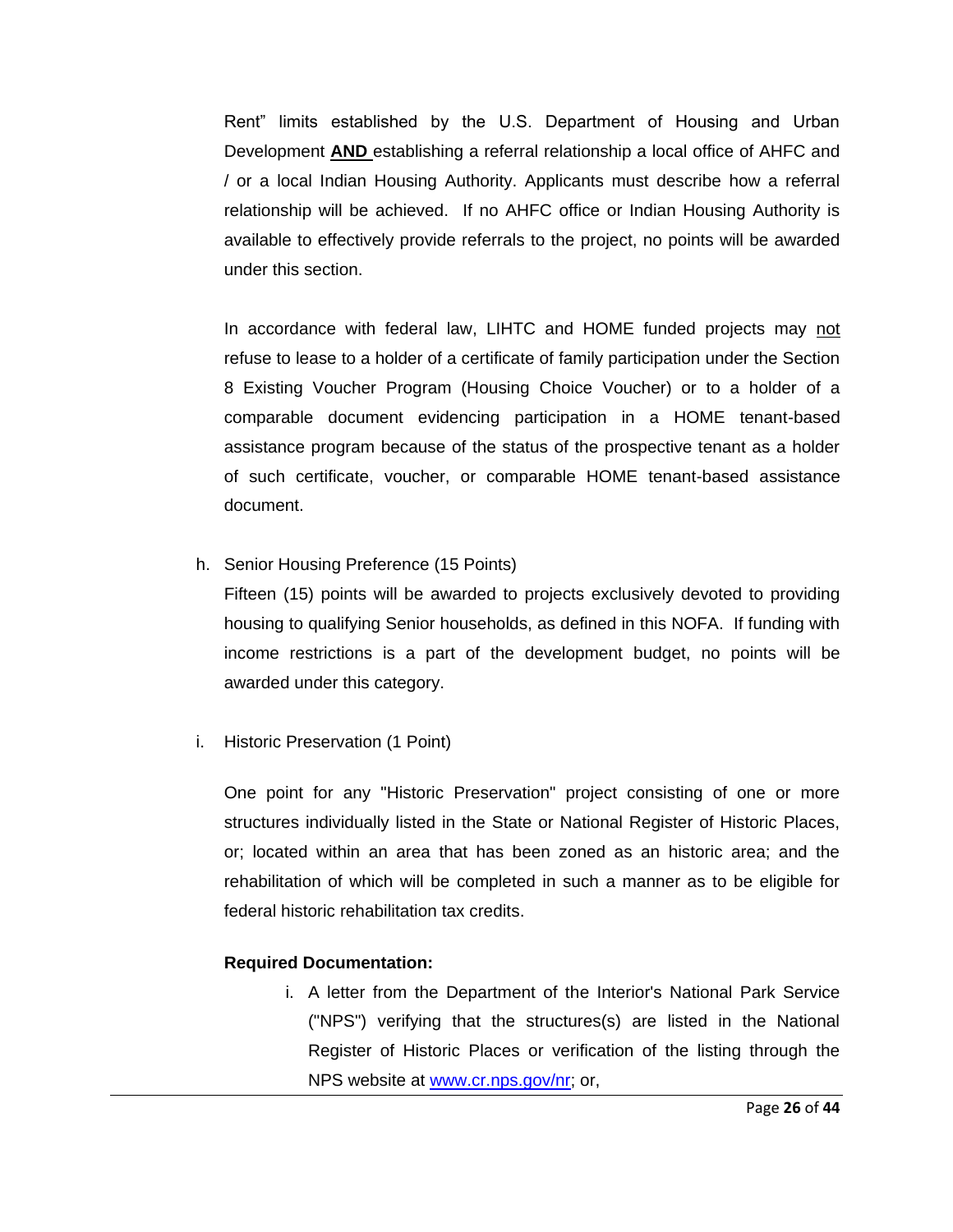ii. A letter from the State Historic Preservation Office evidencing that the rehabilitation is a certified rehabilitation which will be completed in a manner consistent with the historic character of the structure or the district in which the structure is located and eligible for (federal and/or state) historic rehabilitation tax credits.

#### **4. Market Conditions (Up to 45 Points)**

- a. Opportunity: for projects located in areas reported by the Alaska Department of Labor where (up to 15 Points):
	- i. Unemployment exceeds the state average by more than 5%: 0 points
	- ii. Unemployment is no more than 5% above the state average: 4 points
	- iii. Unemployment is no more than 3 % above the state average: 8 points
	- iv. Unemployment is no more than 1% above the state average: 10 points
	- v. Unemployment at least equal to the state average : 12 points
	- vi. Unemployment is 2.5% or more below the state average: 15 points
- b. Rental Market Strength (up to 15 Points) Project must be located in a city, borough or census area covered by the Department of Labor Survey used to generate the Rental Market Indicators. If the proposed project is not located in a city, borough or census area covered by the Department of Labor Survey, the vacancy rate will need to be determined through a market study using the same methodology employed by the Department of Labor in their survey. The relevant city, borough or census area must contain at least three or more multi-family rental properties to receive points under this category.
	- i. Project is located in a survey area with vacancy rates exceeding  $12\% 0$ points
	- ii. Project is located in a survey area with vacancy rates of at least 10%, but less than 12% – 2 points
	- iii. Project is located in a survey area with vacancy rates of at least 8%, but less than 10% – 6 points
	- iv. Project is located in a survey area with vacancy rates of at least 7%, but less than 8% – 10 points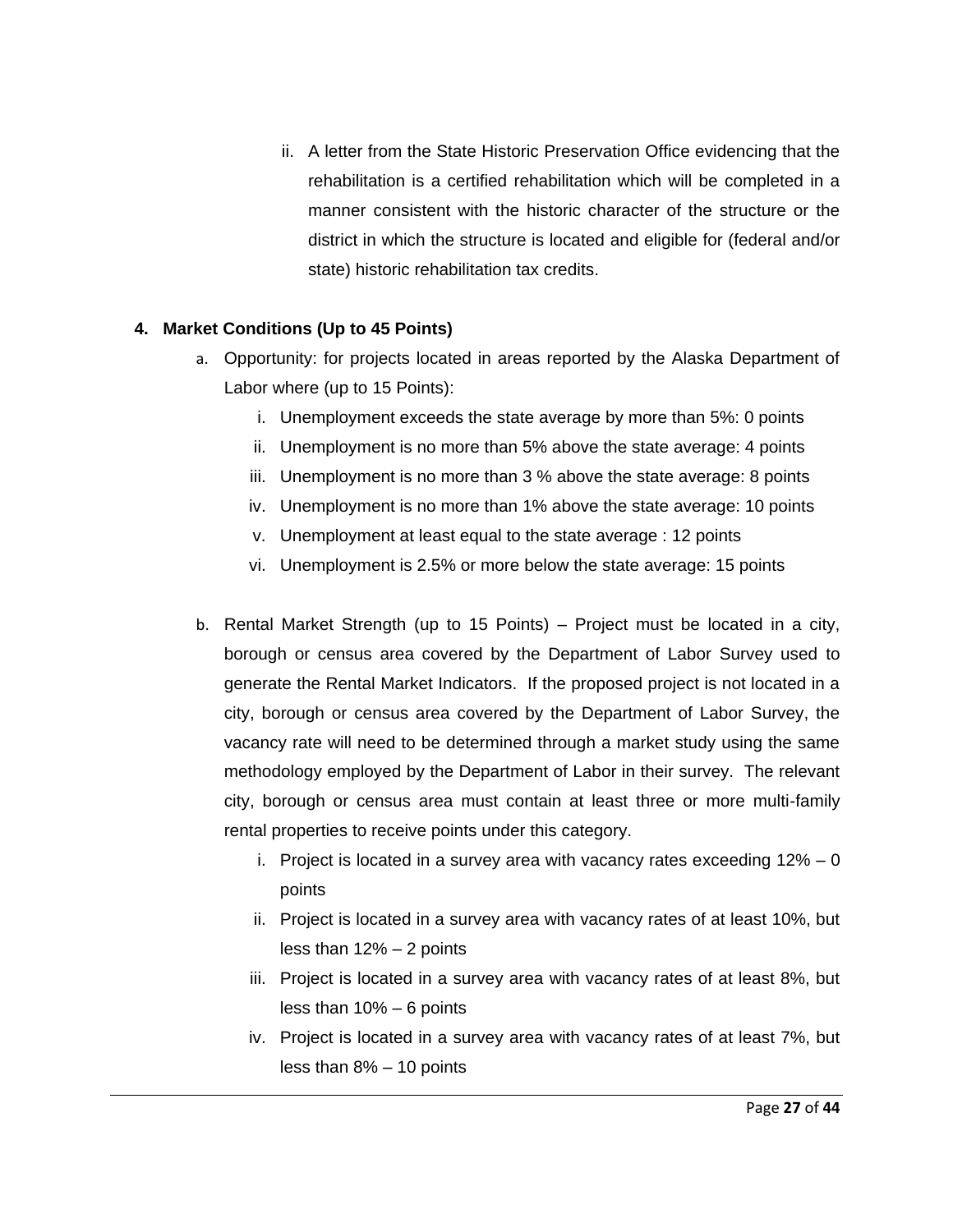- v. Project is located in a survey area with vacancy rates of at least 6%, but less than 8% – 13 points
- vi. Project is located in a survey area with vacancy rates lower than 6% 15 points
- c. Location Trends: Population growth based on city, borough or census area of the proposed project: (up to 15 points) – points only available under this category if the project is located in a community with a population of at least 6,500.
	- i. Population growth in the city, borough or census area over the past three years is greater than or equal to 15%: 15 points
	- ii. Population growth in the city, borough or census area over the past three years is at least 10% but less than 15%: 12 points
	- iii. Population growth in the city, borough or census area over the past three years is at least 5% but less than 10%: 10 points
	- iv. Population growth in the city, borough or census area over the past three years is at least 2.5% but less than 5%: 6 points
	- v. Population growth in the city, borough or census area over the past three years is at least 0% but less than 2.5%: 4 points

#### **5. Underwriting (45 points)**

An application must receive at least 11 of the total possible points in this category to receive any funding under the GOAL program. Points will be awarded based on the following subcategories:

- a. Pro Forma Analysis (26 Points)
	- i. Level to which project supports hard debt. To earn points under this section, hard debt means financing with scheduled payments, which cannot be deferred, beginning in the first year of the project operation.
		- 1. 6-8% of Total Development Costs (TDC) (10 points)
		- 2. More than 8% but less than 10% of TDC (14 points)
		- 3. 10% or more of TDC (18 points)
	- ii. Line items for the following have been correctly set in the Rental Development Analysis Workbook (RDAW) submitted in the application to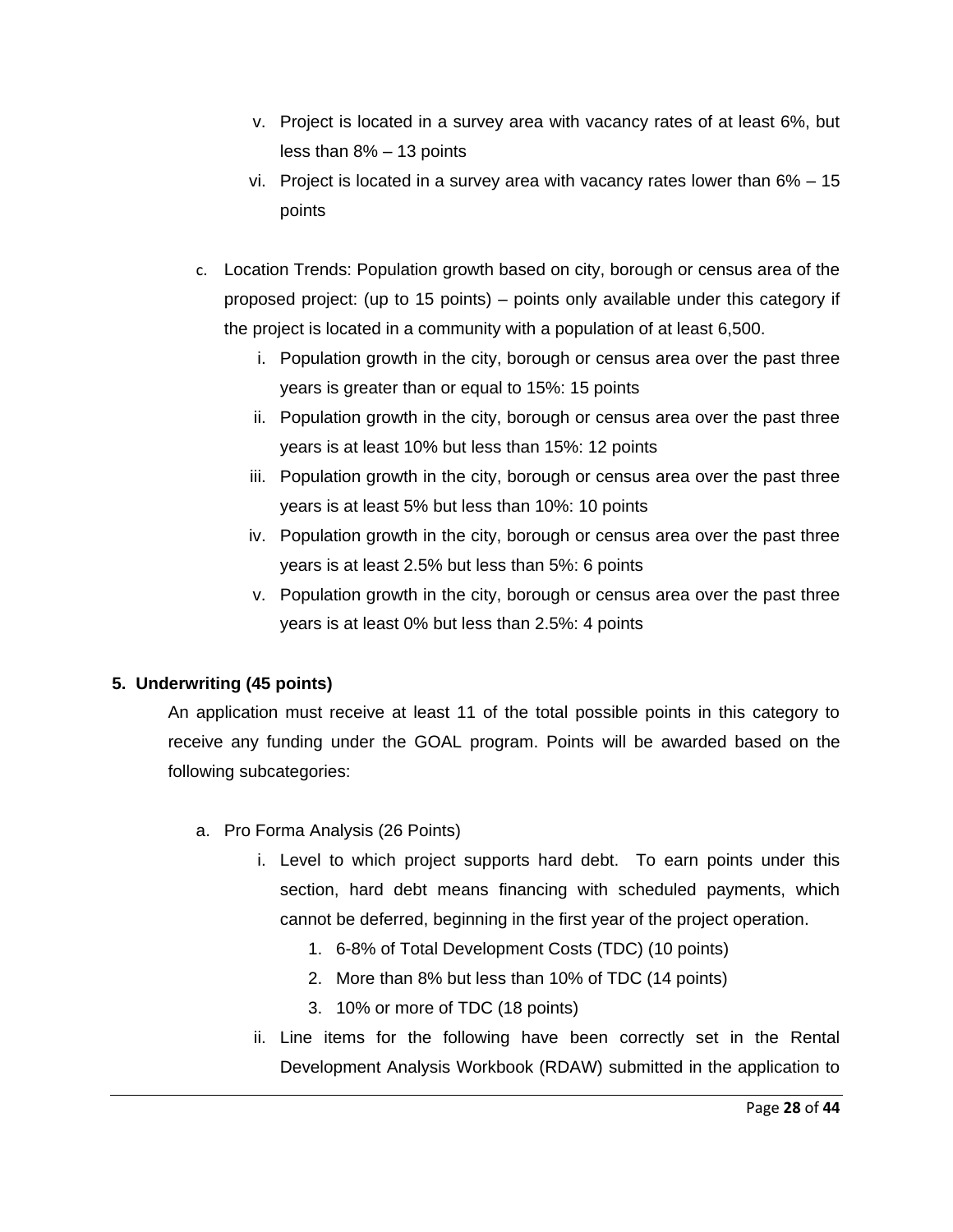amounts at or below their respective limits: Developer Fee, Contingency, Contractor Overhead / Profit, and General Requirements. (3 points)

- iii. All line items in RDAW have been clearly described (5 points). Each time **any** line items exist for positive dollar amounts identified as only "other" or any similarly lacking description, two (2) points will be subtracted from the five points available under this category until points are no longer available under 3(a)(iii). The point floor for this category will be zero (0).
- iv. Penalty: RDAW Discrepancy. A five (5) point penalty will apply **if any** of the below are noted in the RDAW:
	- 1. Costs that AHFC determines will be incurred as part of the project development are not included in the budget (i.e. allocation fees for an LIHTC project are not included in the budget)
	- 2. Sources identified in the application materials are not fully accounted for in the RDAW
	- 3. Known sources do not equal (within \$10) known uses in the RDAW; for example, donated land shows up as a source but no offsetting cost is identified in the development budget. A penalty will not apply in this case if the gap between sources and uses is created by assumptions AHFC makes during the award review.
- b. Developer Fee: (5 Points)
	- i. Developer fee separately identifies developer overhead and developer fee in excess of overhead in separate line items (1 points)
	- ii. No deferred developer fee is listed at or above 30% of the total developer fee (4 points)
	- iii. Penalty: If the developer is not the project owner and the deferred developer fee is not repayable within 12 years **based on trending analysis** in the Rental Development Workbook (minus 2 points).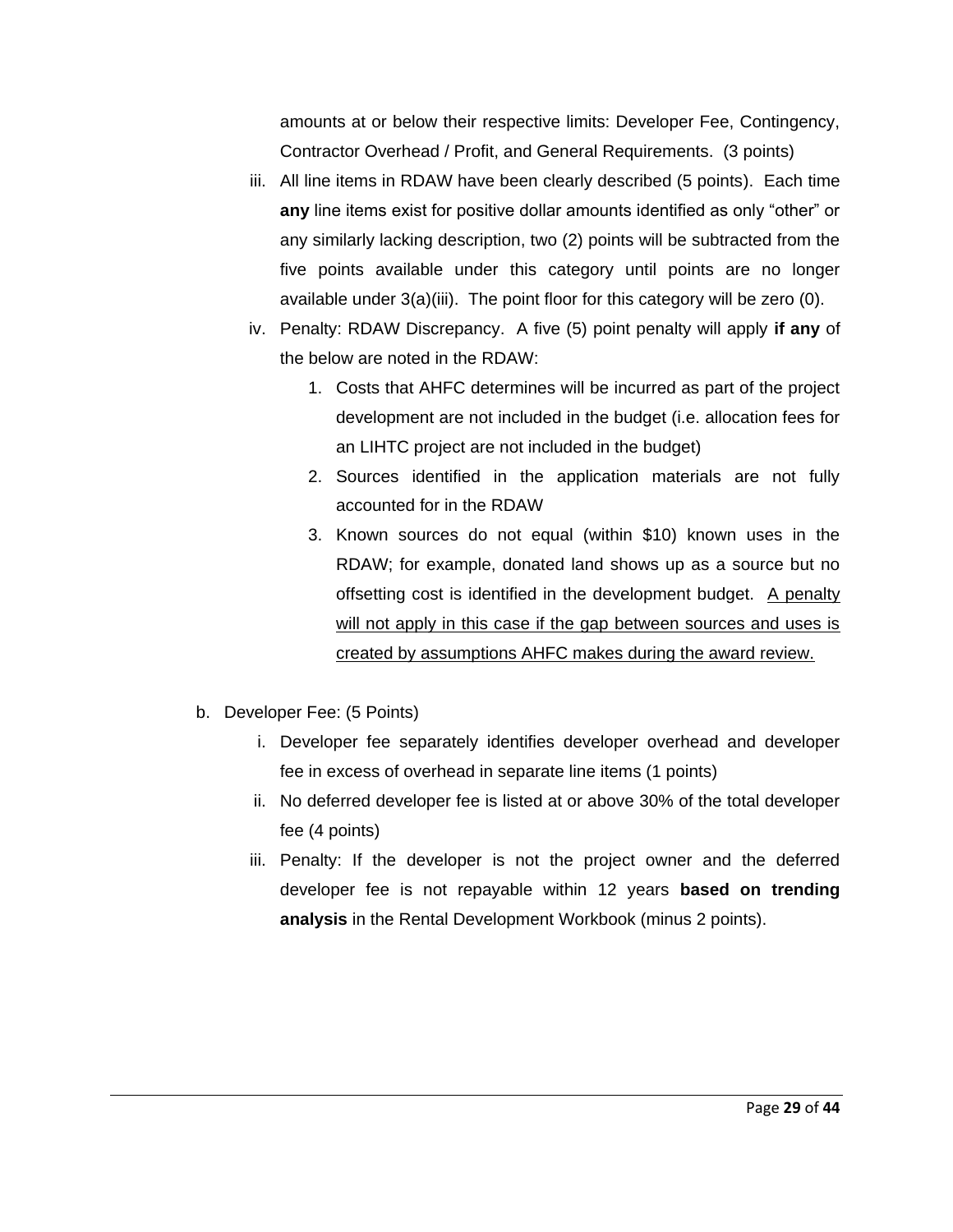c. Debt Coverage Ratio (14 Points)

In the first year of operation a DCR:

- i. At or above 1.4 (in year 1) for hard debt service (6 points) points only available if hard debt is issued for project development and this debt represents at least 2% of the Total Development Costs.
- ii. At or above 1.15 (in year 1) for all hard and soft debt service  $(8 \text{ points})$ points only available if repayment expectation is shown in pro forma for both hard and soft debt in years 1-15 and the combined debt equals at least 6% of the Total Development Costs. The 1.15 DCR target for this point category does not presume, imply or require that all soft debt must be paid off at the end of year 15.

#### **6. Project Leveraging (Maximum 20 Points)**

Applicants must provide all requested information on non-GOAL contributions to the project development. These requirements will be outlined in the application materials.

- a. Leveraging points will be assigned based on the percentage total development costs (TDCs) that are being funded through GOAL program. Since LIHTCs do not generate equity until sold to a private investor, proceeds from the LIHTC awards will be counted as 40% GOAL program funds and 60% non-GOAL funds for the purpose of determining points in this category. Consequently, 60% of each dollar raised by selling LIHTCs can be used to determine leverage points under this category (see example below)
	- i. GOAL funds are equal to 55% or more of TDCs (0 points)
	- ii. GOAL funds are greater than 45% of TDCs but less than 55% (6 points)
	- iii. GOAL funds are between 35% and 45% of TDCs (8 points)
	- iv. GOAL funds are less than 35% of TDCs (10 points)

**Example:** A project with \$100 in total development costs requests \$20 in Grant funds, and \$50 in LIHTCs (10-year value) that will be sold at \$.80 / LIHTC (generating \$40 in LIHTC equity). The project will take out a loan for the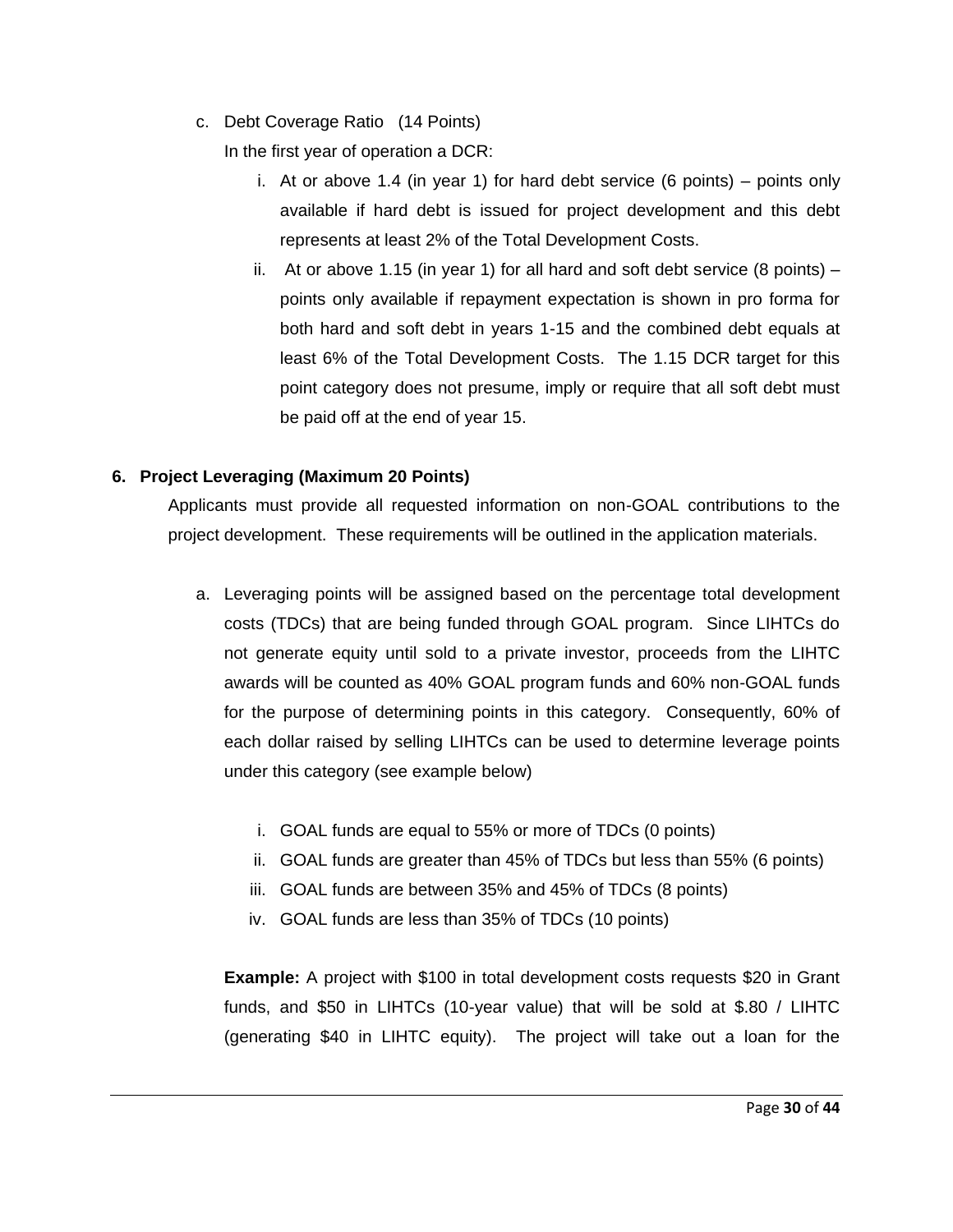difference: loan value =  $$100 - (40+20) = $40$ . GOAL contributions are: \$20 + (40% x \$40) = \$36. GOAL funds as a percentage of project costs would  $= $36 \div $100 = 36\%$ . This project would receive 8 points under this section for leverage.

b. Up to 10 bonus points will be awarded to applications providing a written commitment for non-GOAL funding sources.

**Calculation:** Percentage of total project costs identified in the budget that are supported by written commitments x 14.28, rounded to the nearest hundredth. (10 points maximum).

#### **7. Project Team Characteristics (Maximum 2 Points)**

- a. A tax-exempt organization or Regional Housing Authority is involved in the project on a regular, continuous, and substantial basis in both the development and operation of the project (must be recognized as a tax-exempt organization by the Internal Revenue Service) (2 Points).
- b. Points will be deducted from the applicant's score in cases where a principal of the development, management or ownership entity identified in the application or subsequently used on the project, has been determined through monitoring reviews by AHFC to be in violation of program criteria, rules or regulations. Performance of the developer, owner, investor, property management firm, and all entities related by common ownership to the development team will be reviewed.

**The penalty point review will be conducted during the threshold review as part of the** "pre**-**application" process. The procedure will be based on a review of all grant/loan programs of AHFC and the Low-Income Housing Tax Credit Program. An applicant may have the right to appeal this decision under 15 AAC 151.830 and 15 AAC 150.220.

AHFC retains the right to amend the point penalties based on extenuating circumstances due to natural disasters, events outside the control of the sponsor/owner, or based on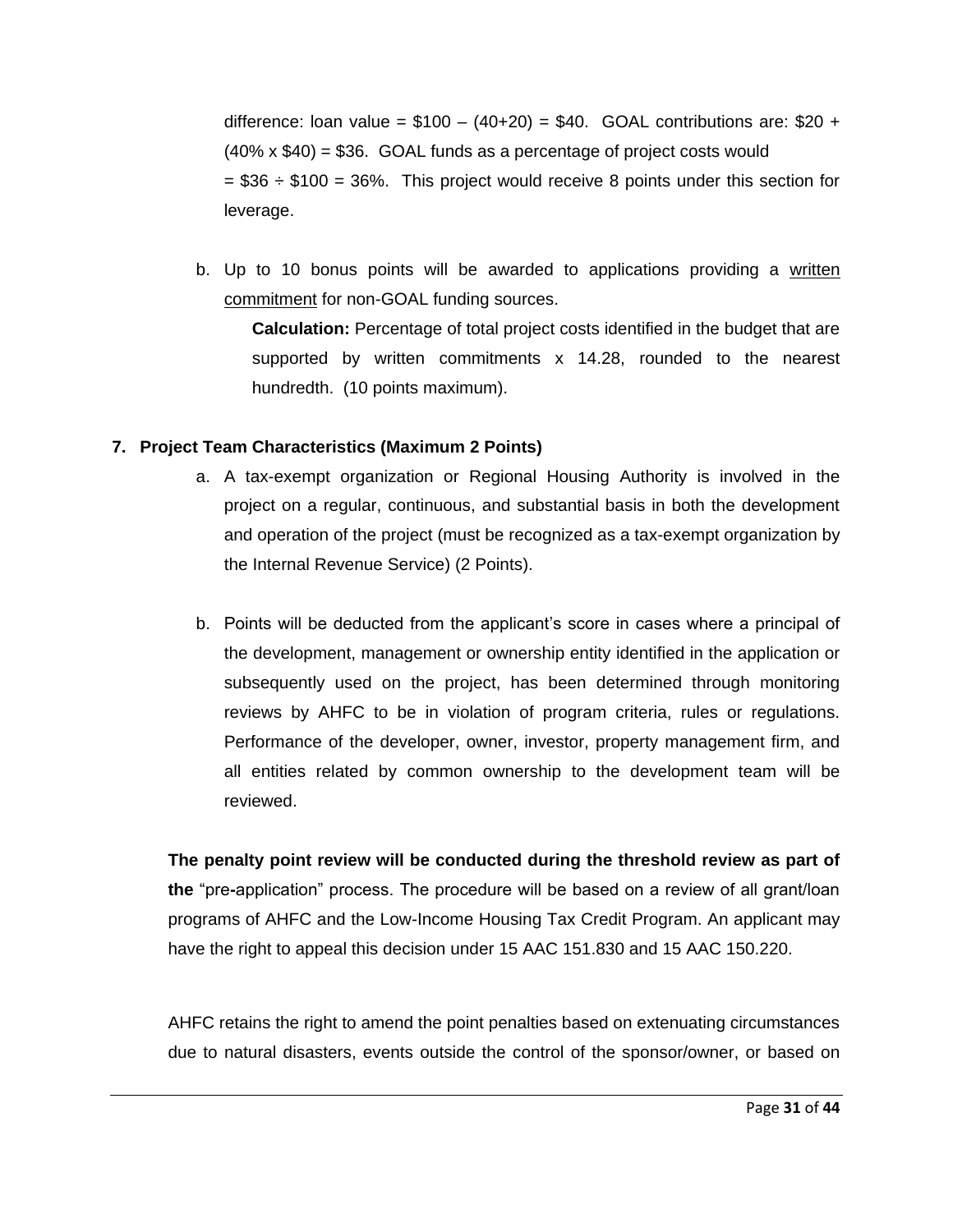the best interests of AHFC or the management of these programs. For the purpose of subtracting points under this criteria, the following schedule will be used:

- i. Late progress reports during the performance period of a grant (submitted 15 days after due date) will receive zero penalty points for the first occurrence, and 1 penalty point for each subsequent occurrence.
- ii. Health and Safety issues (based on UPCS inspection protocol) point deduction per project where an instance has been cited, is older than 3 months, and is still uncorrected at the time the pre-application is due:

Level 1 - 1 point Level 2 - 2 points Level 3 - 3 points

- iii. One point will be subtracted for each month that an AHFC mortgage payment is 30-days past-due (five points maximum). Penalty points for mortgage performance will be assessed against all members of the project ownership.
- iv. Issuance of an IRS Form 8823 or audit findings on grant programs which are older than 3 months and uncorrected by the time the pre-application is due. (3 penalty points for each qualifying project fitting this description)
- v. Unapproved (by AHFC), and uncorrected changes in the design or scope of a prior development from the original application scope that was proposed will result in a 3 point per instance point reduction. Once this penalty has been assessed in a competition, the same penalty will not be assessed in perpetuity on future applications (i.e. if assessed in year 1 competition, same penalty will not be assessed in year 2's competition for the same event that merited year 1's penalty points).

#### **8. Job Training Program (Maximum 10 Points)**

Up to 10 points may be awarded to an applicant committing to operate a job-training program that targets low and moderate-income families, during the construction of the project. The trainees must be prepared for meaningful employment opportunities after the program is completed. The training opportunities qualifying for points under this category must be related to the project development. Apprenticeship training in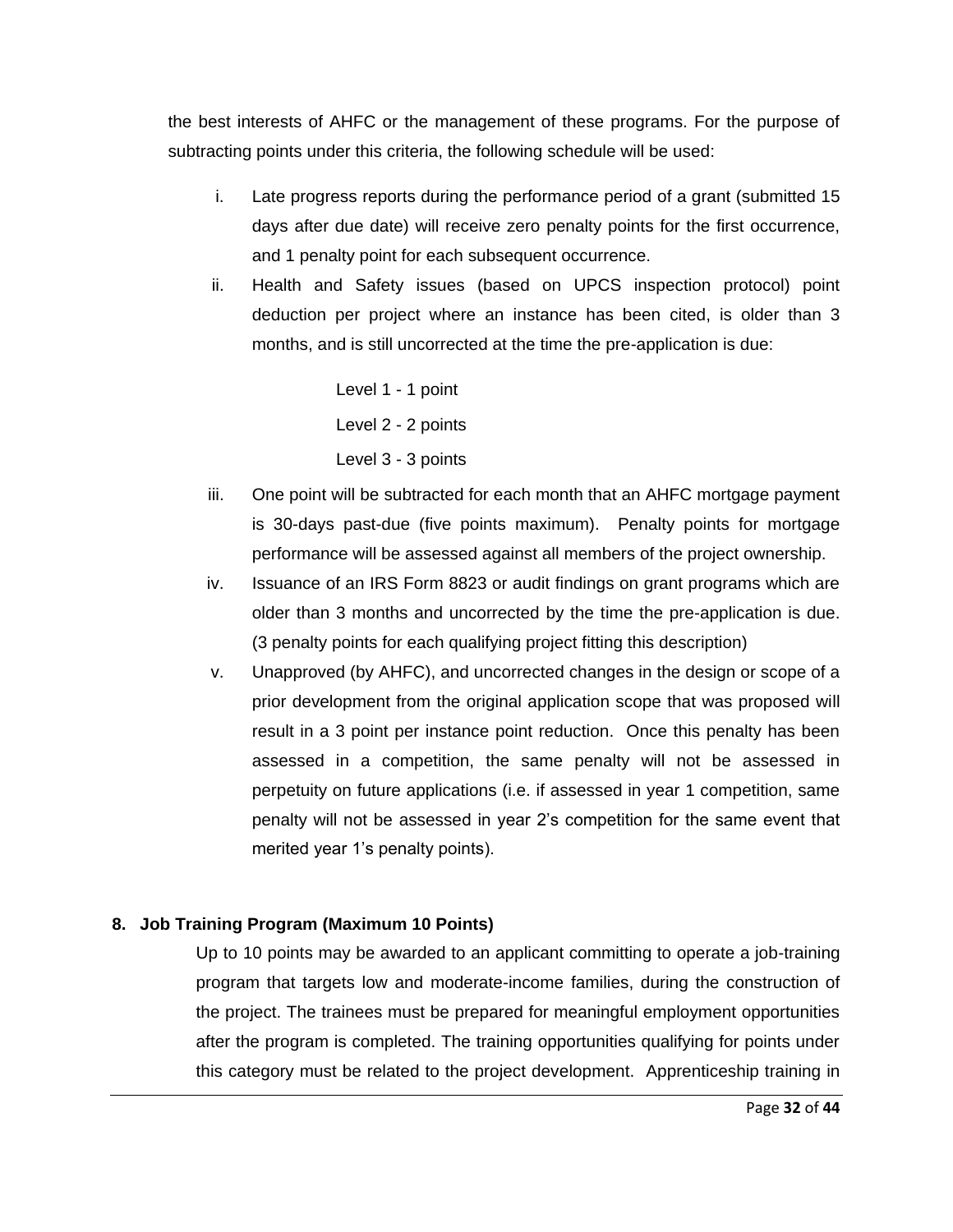a recognized trade union is one example. If an applicant receives points in this category, but fails to implement the training program, AHFC may recapture any reservation or funding commitment made from GOAL program funds.

- a. Applicants must provide letters of financial commitment for program operation, and signed memorandums of agreement between the project owner, the contractor, the training organization, and any other parties involved. **No points**  will be awarded under this category without firm written commitments, and a detailed summary of the program which specifies the goals and objectives for the program, the number of training positions, the target group of people, how the program will be funded, the skills learned by the trainees, the duration of the training and what future employment opportunities will be available to trainees.
- b. Applicants will earn two (2) points for each individual being provided on-the-jobtraining during the project development. An additional two points will be earned for classroom training that includes at least 20 hours of instruction for at least two individuals. Classroom training must be delivered to the persons who will receive the on-the-job training. (maximum of 10 points).

#### **PROJECT CHANGES AND NON-COMPLIANCE WITH RATING CRITERIA AFTER AWARD**

AHFC will not approve any project changes pertaining to rating criteria that would modify the order in which applications were ranked during the rating process. AHFC will consider requested changes only if there is substantive reason, in AHFC's opinion to believe that in not approving the change, the financial feasibility of the project will be compromised.

All project characteristics proposed by the applicant become part of the extended use agreement (LIHTC program) or deed restriction (HOME & SCHDF programs) which are recorded on a funded project. Failure to meet any of these requirements which are incorporated in to the extended use agreement or deed restriction is considered a violation of this award plan (Qualified Allocation Plan for LIHTC). Such violations are considered reportable to the Internal Revenue Service (LIHTC program) as non-compliance, or in the case of HOME & SCHDF program funds (and not corrected in a timely manner), are events which may cause AHFC to demand repayment of the HOME and/or SCHDF program funds.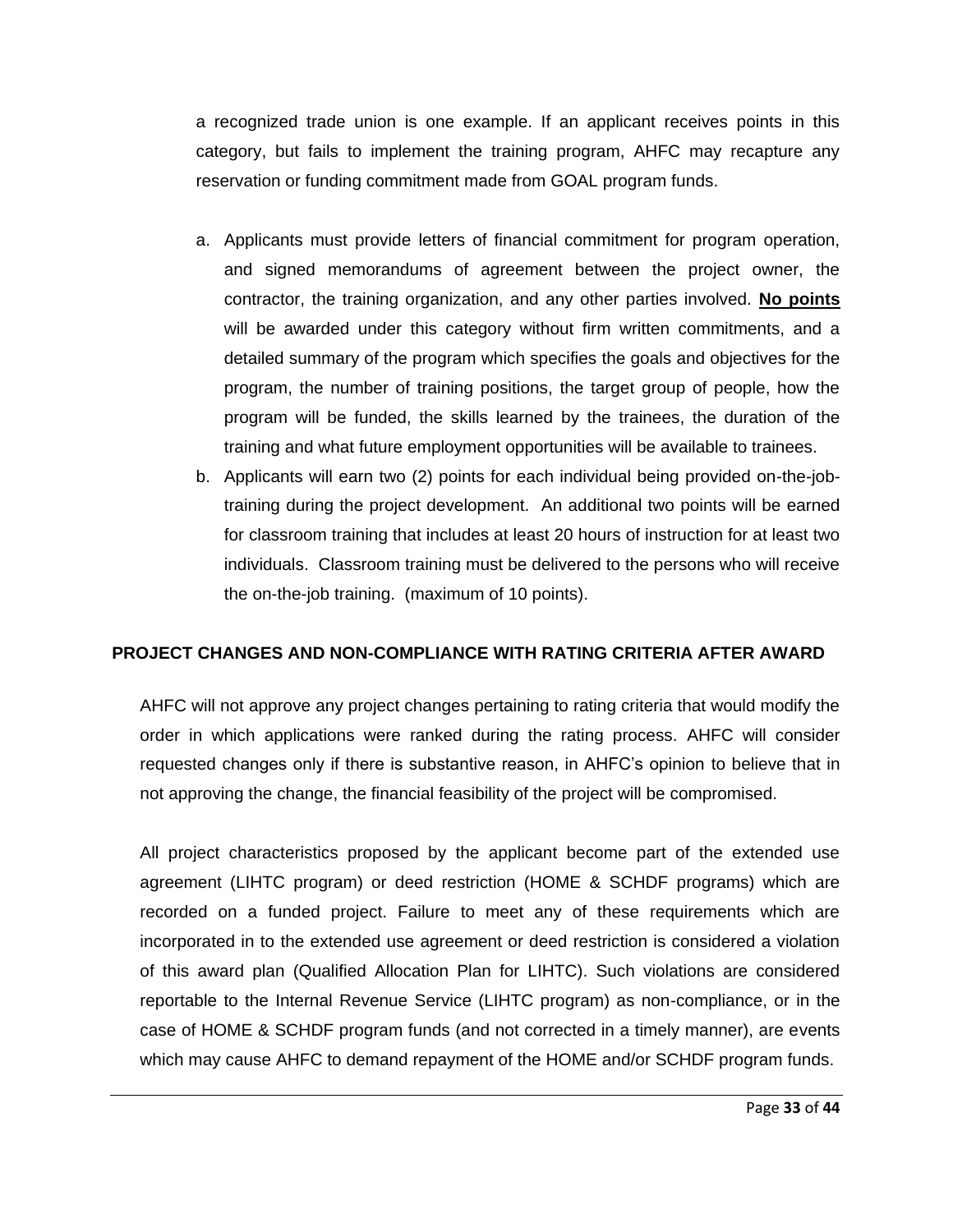| RATING AND RANKING CRITERIA SUMMARY                    |                |
|--------------------------------------------------------|----------------|
| <b>Evaluation Criteria</b>                             |                |
| <b>Project Location</b><br>1.                          |                |
| i. Rural - 15 points                                   | 20             |
| ii. QCT w/ Community Revitalization - 5 points         |                |
| 2.<br><b>Project Design</b>                            |                |
| i. Energy Efficiency - 10 points                       |                |
| ii. Larger Units - 5 points                            |                |
| iii. Equipped Units - 5 points                         | 40             |
| iv. Rehab - 15 points                                  |                |
| v. Safety & Storage facilities - 2 points              |                |
| vi. Service enriched housing - 3 points                |                |
| <b>Project Characteristics</b><br>3.                   |                |
| i. Project Serves lowest income tenants - 10 points    |                |
| ii. Extended low-income use - 1 point                  |                |
| iii. Special needs targeting - 5 points                |                |
| iv. Project Mix - 5 points                             | 37             |
| v. Tenant ownership - 5 points                         |                |
| vi. Homeless preference - 3 points                     |                |
| vii. Public Housing Waiting List Preference - 3 points |                |
| viii. Senior Housing Preference - 15 points            |                |
| ix. Historic Preservation - 1 point                    |                |
| <b>Market Conditions</b><br>4.                         |                |
| i. Opportunity - 15 points                             | 45             |
| ii. Rental Market Strength - 15 points                 |                |
| iii. Location Trends - 15 points                       |                |
| Underwriting - 11 point threshold<br>5.                |                |
| i. Pro forma - 26 points                               | 45             |
| ii. Developer Fee - 5 points                           |                |
| iii. Debt coverage ratio - 14 points                   |                |
| 6. Leverage                                            |                |
| i. Percentage of GOAL funds - 10 points                | 20             |
| ii. Commitments Received - 10 points                   |                |
| 7. Project Team Characteristics                        |                |
| i. Non-profit participation $-2$ points                | $\overline{2}$ |
| ii. Penalty points - no max                            |                |
| Job Training Program<br>8.                             | 10             |
| <b>TOTAL POINTS</b>                                    | 219            |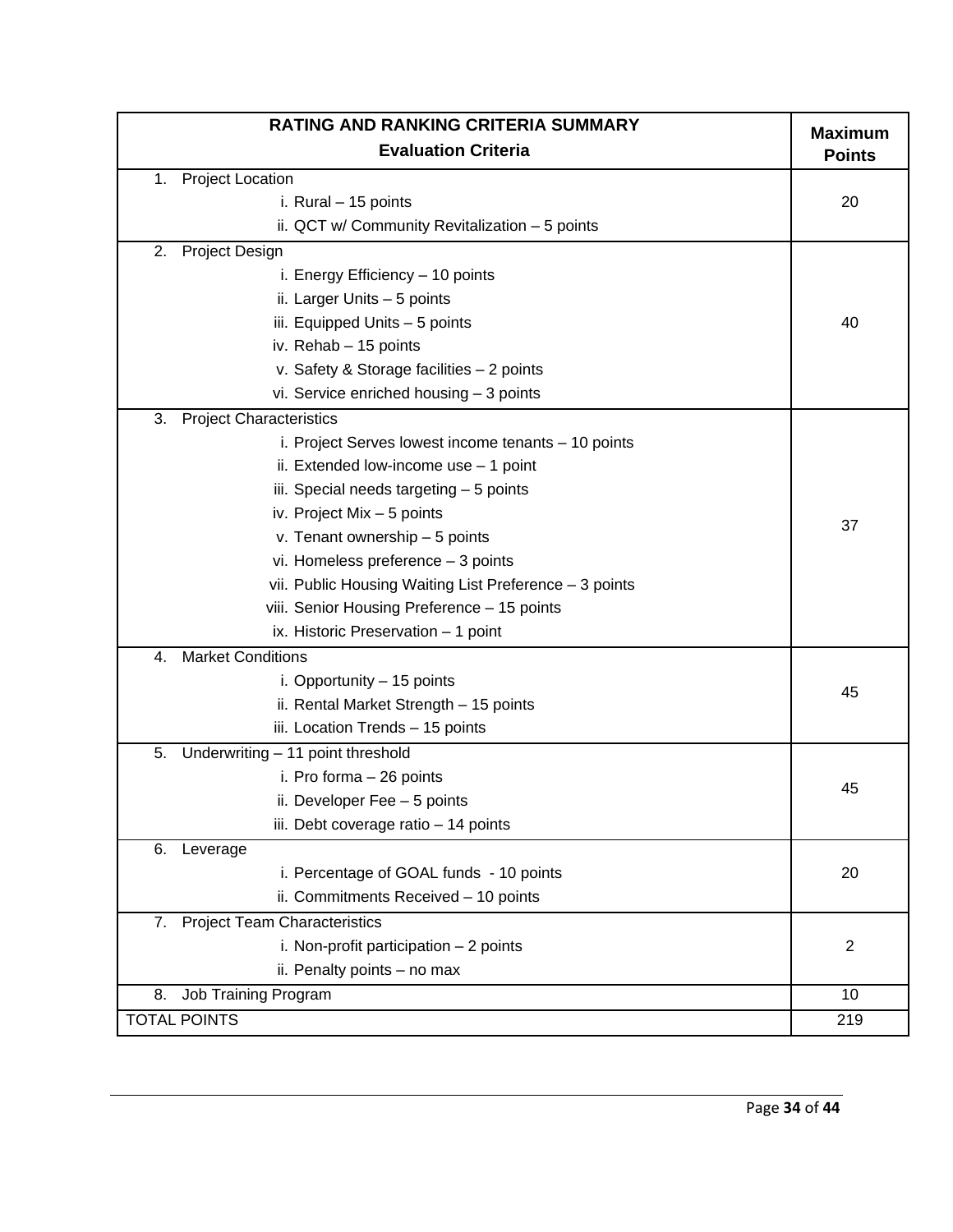## **PROJECT COST AND FUNDING LIMITATIONS**

The following cost limitations shall apply in determining a project's eligible basis, and the resulting amount of GOAL program funds that may be awarded. These cost limits shall not be exceeded unless substantive evidence, acceptable to AHFC, is supplied by the applicant to justify higher cost limitations.

#### **1. Total Development Costs Limits (HUD 221(d)(3 and 4) Limits for Alaska):**

The total development cost (total project cost minus cost of land) per unit will not exceed the HUD 221 (d)(3) mortgage limits by bedroom size unless substantive evidence (in AHFC's sole opinion) is presented to justify allowing an exception. For projects requesting HOME funds, please consult AHFC for the current per-unit subsidy limit. For the HOME program, the high-cost multiplier applied to the  $221(d)(3)$  limits may not be applicable and a lower per-unit subsidy may be imposed for HOME funds. Please consult the AHFC website www.ahfc.state.ak.us ("download" section) for the most recent HUD 221 (d)(3) limits.

#### **2. Developer/General Contractor Fees and Costs:**

The maximum gross developer and contractor fee/overhead charged to the development may not exceed the amounts specified in the following table. Where an identity of interest exists between the developer, contractor, consultants or any other party to the development, the maximum developer and/or contractor fee may be further reduced to an amount determined to be appropriate by AHFC. AHFC may also may reduce any fee that, in AHFC's opinion is higher than is justified for the project. Exceptions will be considered only if significant evidence is provided which suggests that the project is of a nature that warrants such higher fees.

| Development Type              | <b>Maximum Gross</b><br>Developer<br>Fee/Overhead* | <b>Maximum Gross</b><br>Contractor Fee/<br>Overhead** | General<br>Requirements<br>$***$ | Maximum<br>Contingency              |
|-------------------------------|----------------------------------------------------|-------------------------------------------------------|----------------------------------|-------------------------------------|
| <b>New Construction</b>       | 15%                                                | 10%                                                   | 10%                              | 5% of hard<br>construction<br>costs |
| Acquisition with              | 5% of Acquisition                                  | $10\%$ of                                             | $10\%$ of                        | 10% of hard                         |
| Rehabilitation or             | Costs and 15% of                                   | <b>Rehabilitation</b>                                 | Rehabilitation                   | construction                        |
| rehabilitation Only           | Rehabilitation                                     | Cost                                                  | Cost                             | costs                               |
|                               | Costs                                              |                                                       |                                  |                                     |
| <b>Acquisition Only (HOME</b> | $5%$ of                                            | $0\%$                                                 | 0%                               |                                     |
| & SCHDF Programs              | Acquisition                                        |                                                       |                                  |                                     |
| only)                         | Cost                                               |                                                       |                                  |                                     |

\*The maximum fee/overhead must be calculated against the total development cost of the project, net any payments to the developer or related parties.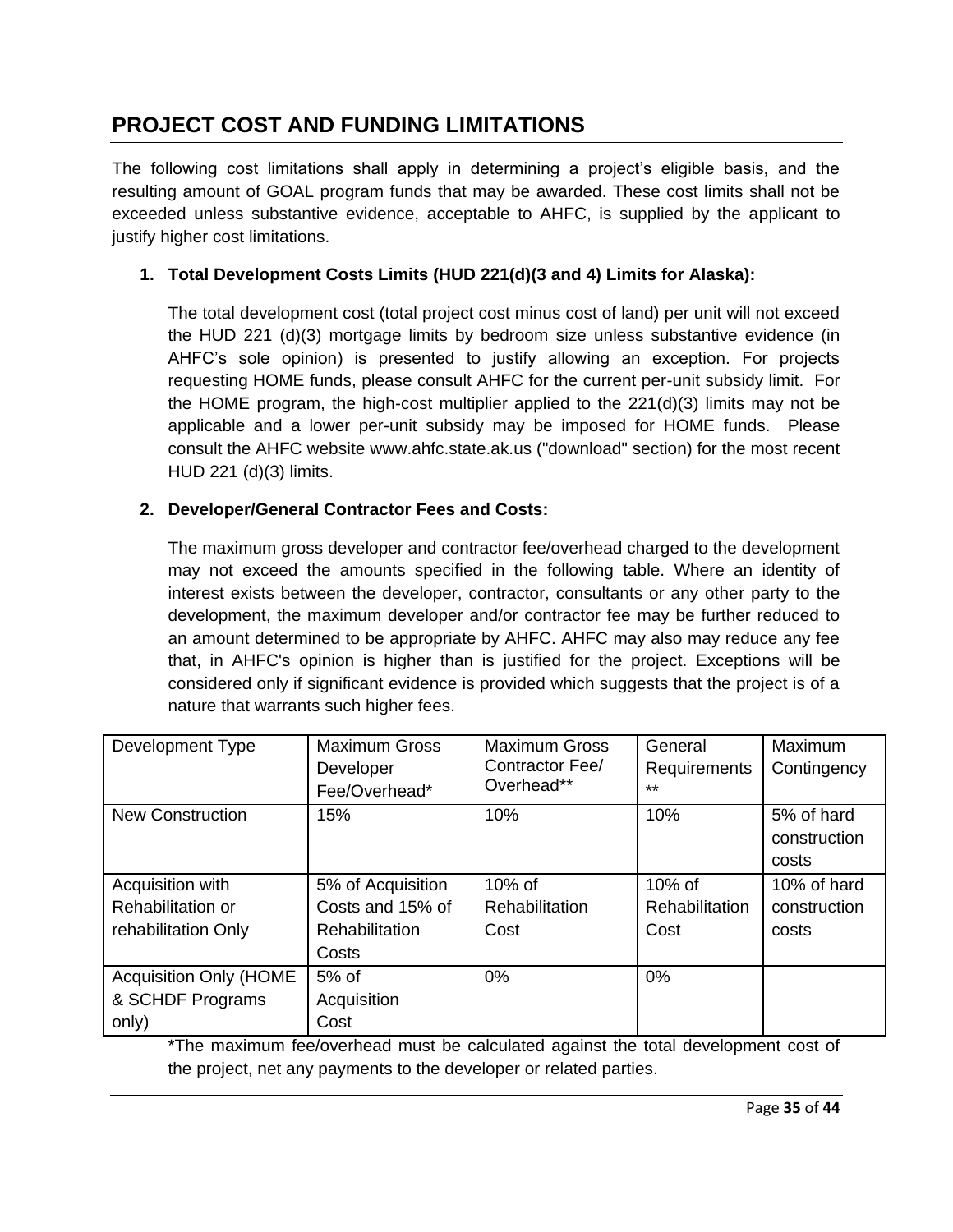\*\* The maximum fee/overhead and general requirements is calculated against total construction cost.

#### Please refer to the program policy and procedures guide for the definitions of general requirements, and builder/contractor profit and overhead.

- **i.** low-income and market rate units.
- **ii.** Certifications made by the Owner during the application process regarding project design and other building characteristics (e.g. accessibility for people with disabilities, use of non-residential space, etc.) that are part of the restrictive covenant recorded on the property.
- **3.** The annual amount of eligible basis, the applicable **Consultant Fees and Cost of Intermediaries**

All payments made to consultants or other intermediaries who are performing tasks normally performed by a developer, are considered development overhead charges and must be included in the maximum 15% allowable for the developer fee and overhead.

#### **4. Operating Reserves**

Operating reserves that are funded with proceeds from the GOAL program are limited to an amount up to one year of the projects' total operating expenses, not including replacement reserves. This limitation may be waived at AHFC's discretion if it is considered to be in the best interests of the project or the GOAL program.

#### **5. Replacement Reserves**

All projects funded with GOAL funds will be required to maintain a minimum of \$300 per unit/per year replacement reserves for capital expenses (roof repair, boiler replacement, etc.). The replacement reserve account must be jointly controlled by the project owner and AHFC or some other secondary lender. This requirement will be subordinate to any terms or conditions placed on loan or grant financing associated with the project.

#### **6. HOME Rental Development Funds**

To receive HOME rental development funds, a minimum of 40% of the residential rental units in the development must be set-aside for families at or below 50% of the median income, adjusted for family size.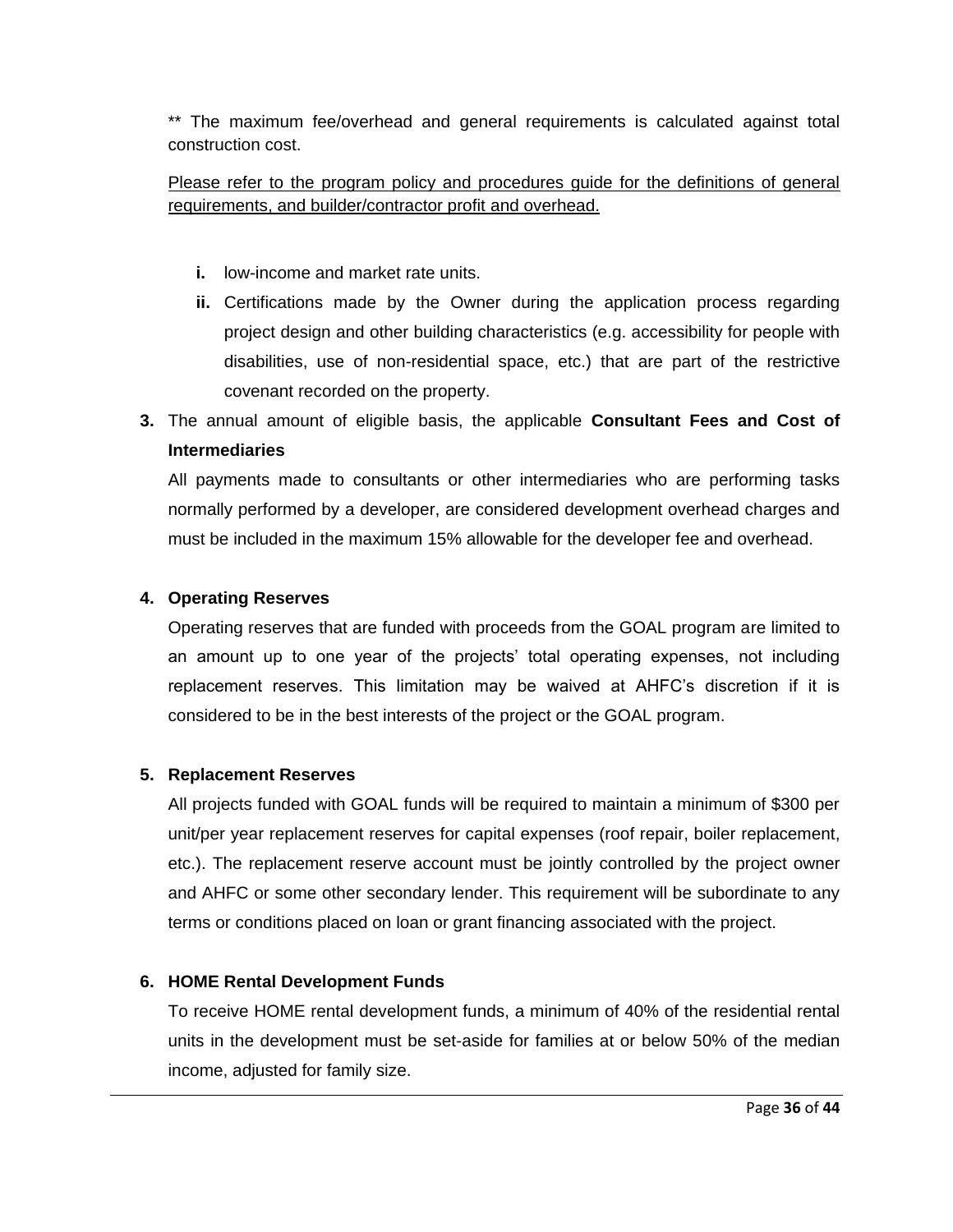#### **7. Limitations on SCHDF Project Funding**

For grant requests over \$500,000, the underwriting analysis performed by AHFC for determining the recommended amount of senior housing grant funds will be based on analysis of the debt carrying capacity of the project. AHFC will use the underwriting criteria for its multi-family loan program to determine the potential amount of debt the project could support. Project income will be estimated by using the HUD established Fair Market Rent for the geographic location. The maximum SCHDF award will be the difference between the estimated debt capacity (loan amount) and total development costs*.* 

#### **8. Minimum Rehabilitation Costs**

Under the LIHTC program, there is a minimum rehabilitation cost. The rehabilitation costs must be the greater of \$15,000 per unit or 10% of the "adjusted basis" of the building and must consist of work items that are more than just cosmetic in nature and include only physical items. Soft costs and financing costs may not be used to calculate the minimum rehabilitation cost.

## **ALLOCATION OF TAX CREDITS TO PROJECTS FINANCED WITH TAX-EXEMPT BONDS EXCEEDING 50% OF TOTAL PROJECT COSTS**

Applicants may apply to AHFC for LIHTCs that are obtained automatically with the use of tax-exempt bond financing on a project. To be eligible for these "non-competitive" credits, more than 50% of the project costs must be financed with bonds that are exempt from taxes under the IRS Code (tax-exempt bond issue). The bonds must be issued subject to Alaska's private activity bond volume cap. Additionally, the project must be considered eligible for LIHTCs under Alaska's Qualified Allocation Plan (Rating and Award Criteria), including the minimum threshold requirements and points criteria.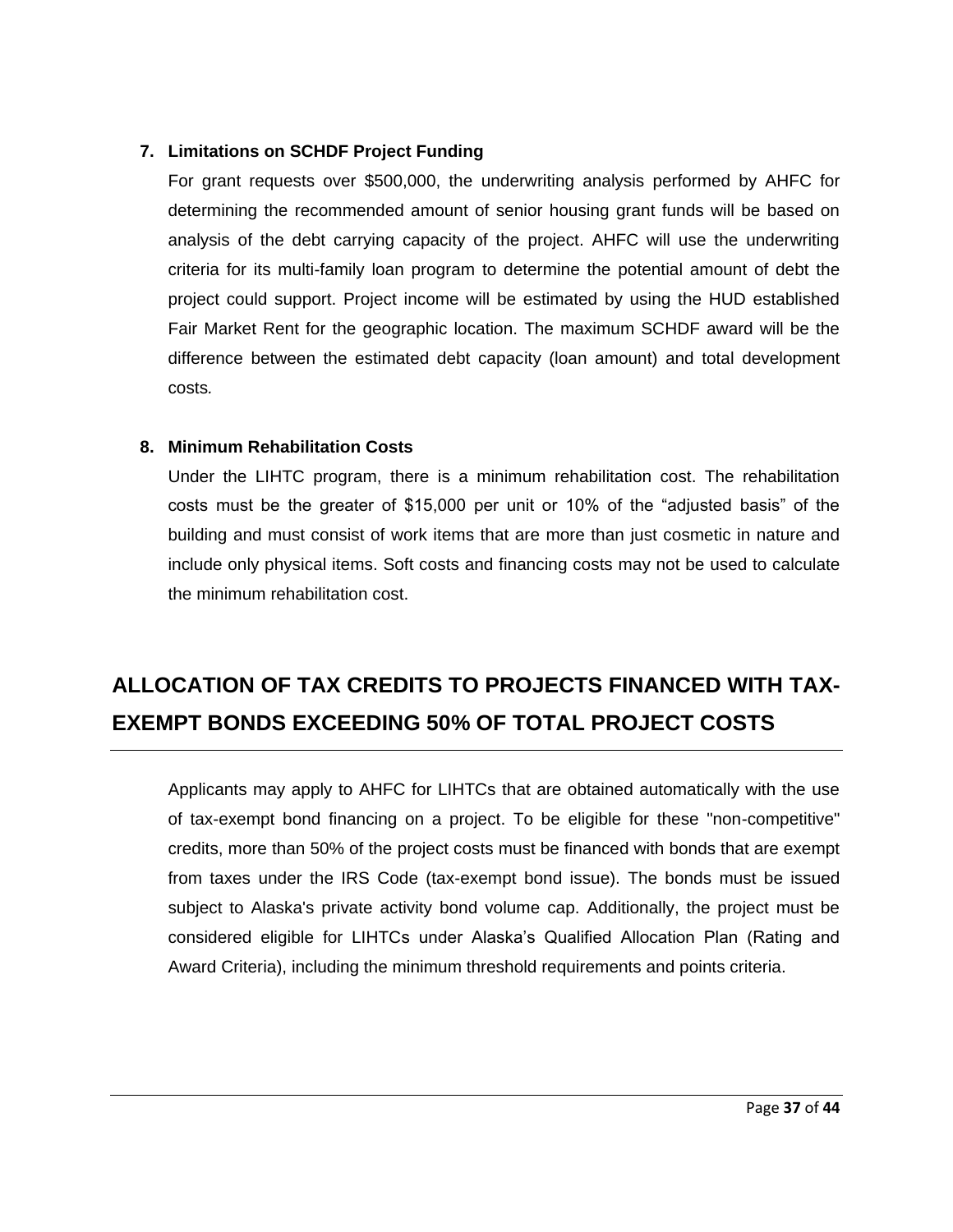All requirements of the competitive tax credit program pertain to the non-competitive program, including all application, processing and monitoring fees and the requirements regarding feasibility and viability.

## **COMPLIANCE MONITORING FOR SCHDF AND HOME**

The SCHDF and HOME program have separate monitoring requirements that are not required under IRS statutes to be incorporated into this allocation plan. The compliance requirements for these programs are detailed in the policy and procedures manual for the GOAL program and in a compliance manual available from AHFC.

## **COMPLIANCE MONITORING PLAN FOR LIHTC PROJECTS**

(a)(1)(A) **Monitoring Authority** - All projects -placed in service- since the 1986 enactment of the Low-Income Housing Tax Credit Program, are subject to monitoring for compliance with the rules and regulations of 26 U.S.C. Section 42.

(B) Compliance monitoring of all tax credit projects will be conducted by the AHFC, in accordance with the procedures outlined below. The Corporation's obligation to monitor for compliance with the requirements of Section 42 does not make the Corporation liable for an owner's noncompliance.

(C) The areas to be reviewed for compliance shall include, but are not limited to:

- **iii.** Tenant income qualifications, calculations and appropriate supporting documentation.
- **iv.** Gross rent payments and any components of the gross rent figure (including utility allowances, optional and non-optional charges).
- **v.** The project rental history of the fraction claimed for the property and compliance with habitability standards.
- **vi.** Affirmative marketing efforts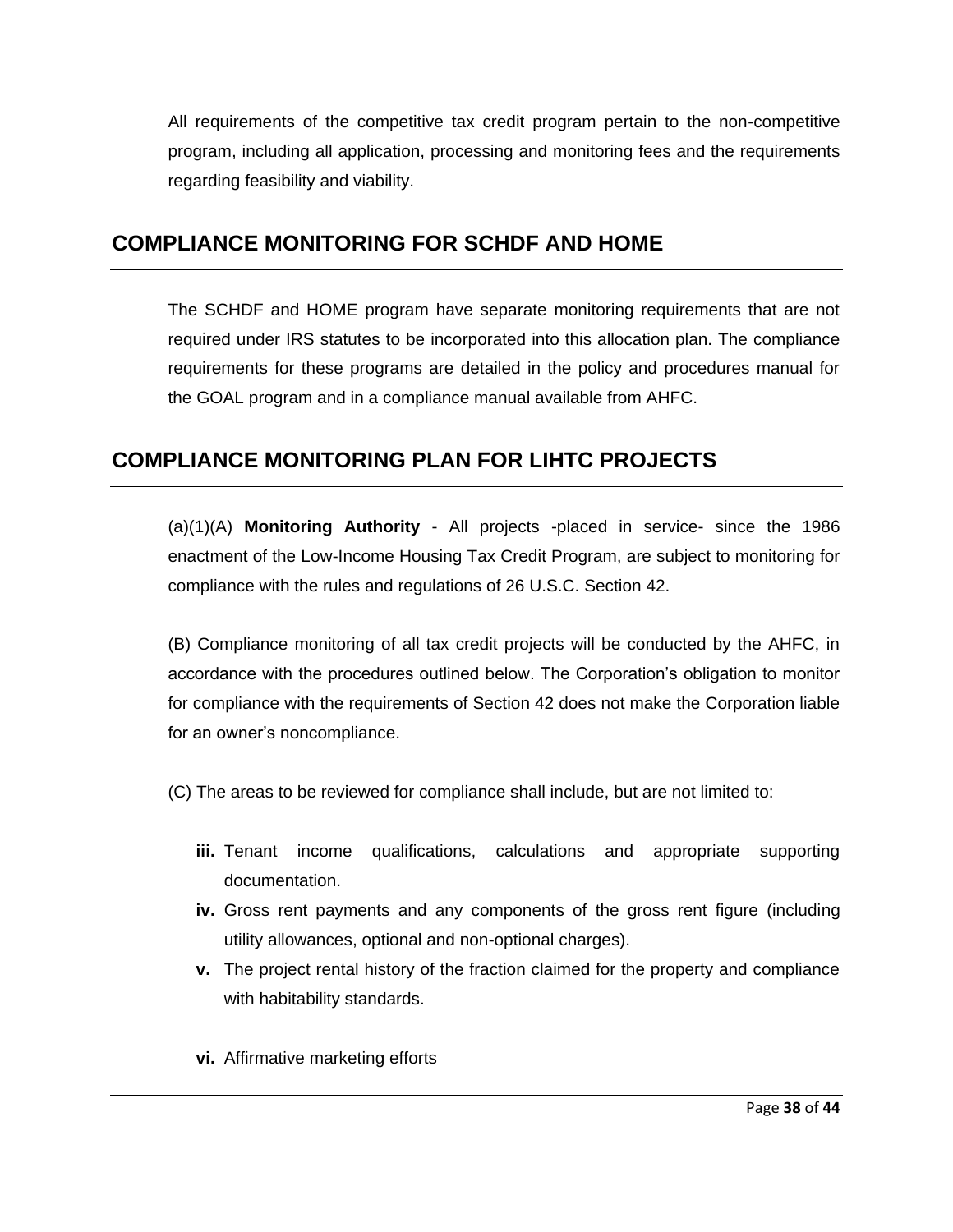#### **vii.** Fair housing compliance

- **viii.** Occupancy rules contained in Section 42
- **ix.** Building code violation reports
- **x.** Replacement Reserves
- **xi.** Vacancy rates
- **xii.** Property management certification

(b)(1) **Record Keeping** - The owner of a project receiving a credit allocation shall maintain project records (A - R, below) for six years past the due date (with extensions) for filing the federal income tax return for that year. **The records for the first year of the credit period must be retained for at least six years beyond the due date (with extensions) for filing the federal income tax return for the last year of the compliance period of the building.** 

The records must include, but are not limited to, the following:

(A) the total number of residential rental units in the project (including the number of bedrooms and square footage of each residential rental unit);

(B) the percentage of residential rental units in the building that are low-income units;

(C) the rent charged on each unit in the project, including the utility allowance amount used and the method of calculation;

(D) the project rental history of all units and information that shows when and to whom the next available units were rented;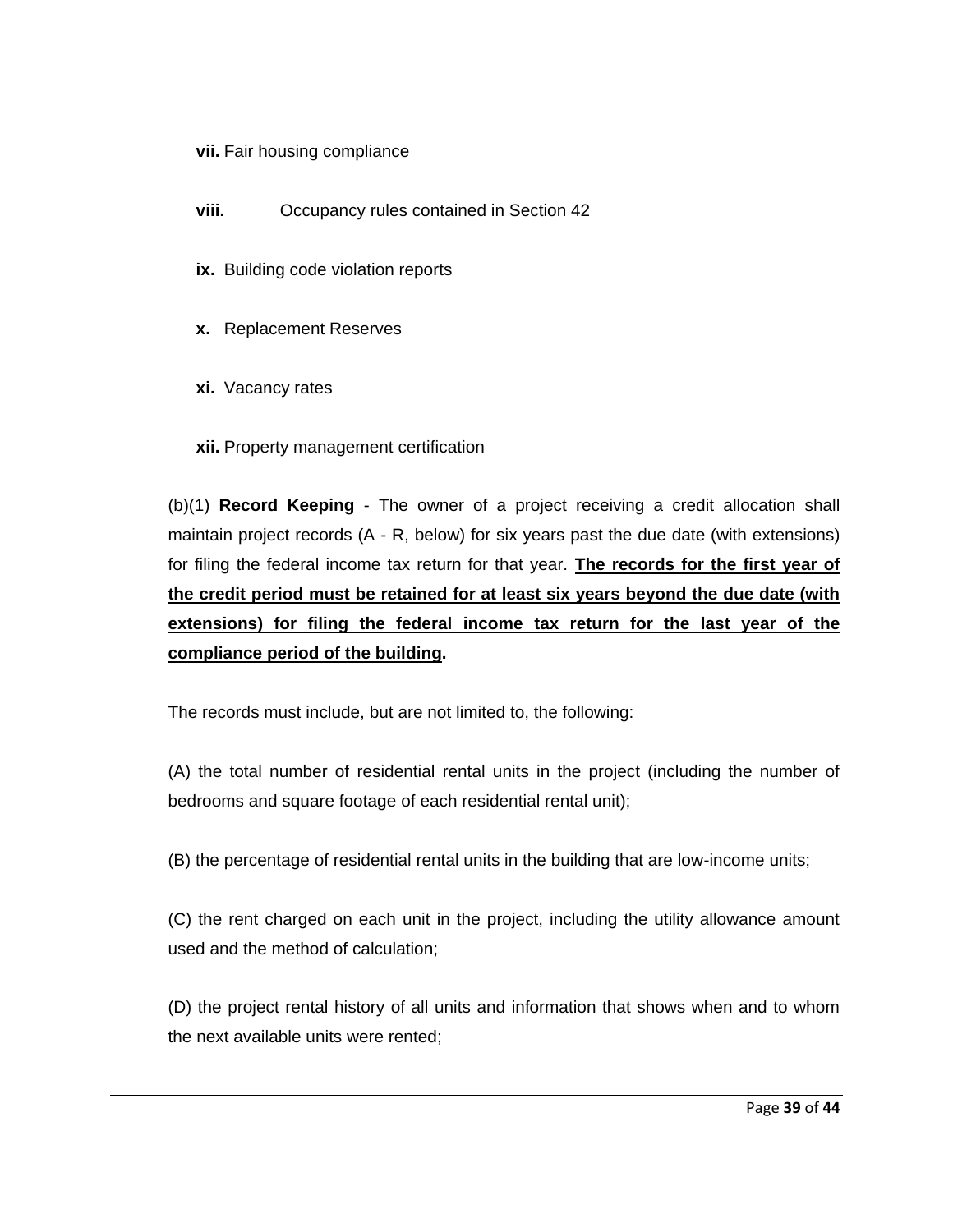(E) annual income certifications for each low-income tenant and sufficient documentation to prove that annual income was calculated in a manner consistent with the requirements of Section 8 of the U.S. Housing Act of 1937;

(F) the character and use of the non-residential portion of the building(s) within the project (common areas, etc.) if included in eligible basis;

(G) the number of occupants in each low-income unit;

(H) the eligible basis and qualified basis of the building at the end of the first year of the credit period; and if in the following years the project has received additional federal funds reducing the eligible basis of the building(s);

(I) evidence that supports any of the project characteristics the Owner may have certified to, in his/her application for tax credits, to receive points in the ranking process;

(J) evidence supporting that the project Affirmative Marketing efforts are on going and directed towards the appropriate tenant population;

(K) evidence supporting that the project complies with the Fair Housing Act and does not discriminate in the provision of housing;

(L) evidence that the project has in place procedures to ensure compliance with the occupancy rules regarding full time students under the LIHTC program; and

(M) documentation detailing all building code violations and corrections noted within the prior 12-month period of time.

(N) Reserve Funds and any expenditures allowed under the reserve requirements.

(O) Annual accounting of Property Tenant Unit Vacancies

(P) Optional and Non-optional Charges to tenants.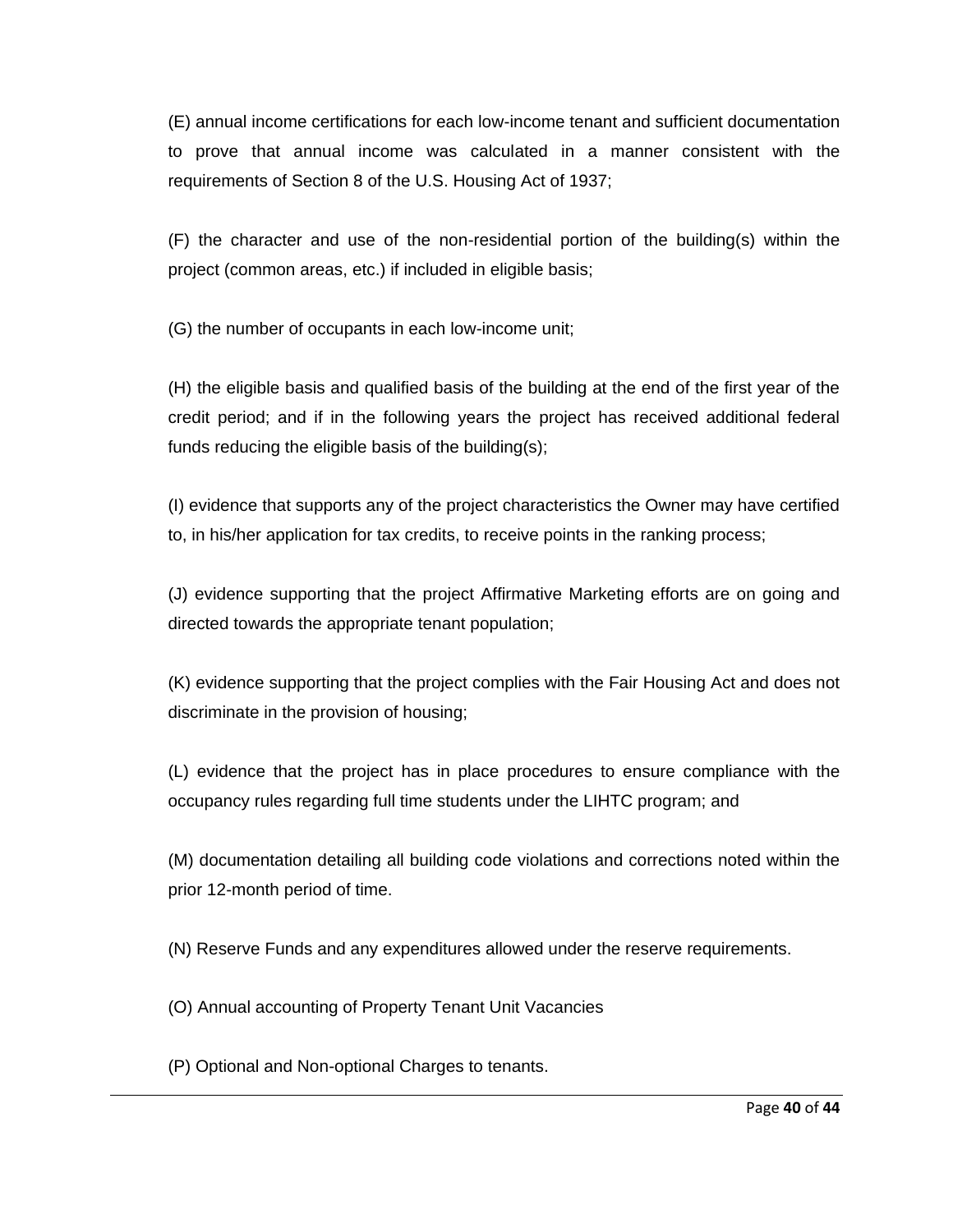- (Q) Household demographic characteristics (HUD Form # 40097 or similar).
- (R) Other Documents and data as required.

*(2)* **Corporation Record Retention** - The Corporation must retain the records and certifications used to review the projects for compliance, for three years after the end of the calendar year in which it receives them. If non-compliance is found, records and certifications related to that specific compliance review must be retained for 6 years beyond the filing of the IRS Form 8823.

(c)(1)(A) **Monitoring Review Procedures** - Upon request from the Corporation, the owner of the subject project shall submit project information required by the Corporation to complete a monitoring review. The required information is detailed in section  $(b)(1)(A-R)$ , above. After receipt of the information described in section  $(b)(1)(A-R)$ , the Corporation will review the documentation for compliance with 26 U.S.C. Section 42. The Corporation shall notify the owner within 15 working days of the completion of the review, as to the result of the initial review. If additional information is required by the Corporation to complete its review, the owner shall respond within 10 working days. A \$25 per day late fee may be assessed on owners who do not submit the requested compliance information within the deadlines established by the Corporation. Failure to respond will be considered non-compliance with program criteria and will be reported to the IRS.

(B) Monitoring Review Schedule – In the first year of the credit period, 100% of the tenant files and 20% of all units in the project will be reviewed during an on-site visit. Every third year there after, a minimum of 20% of all units in the project will be reviewed during an on-site visit. Annually, a compliance documentation review will take place. The following items will be submitted to the Internal Audit department for review:

- **i.** Owners Certificate of Compliance (HOME and / or LIHTC)
- **ii.** Unit History / Status Report
- **iii.** Rent Roll
- **iv.** Utility Allowances
- **v.** Affirmative Marketing Plan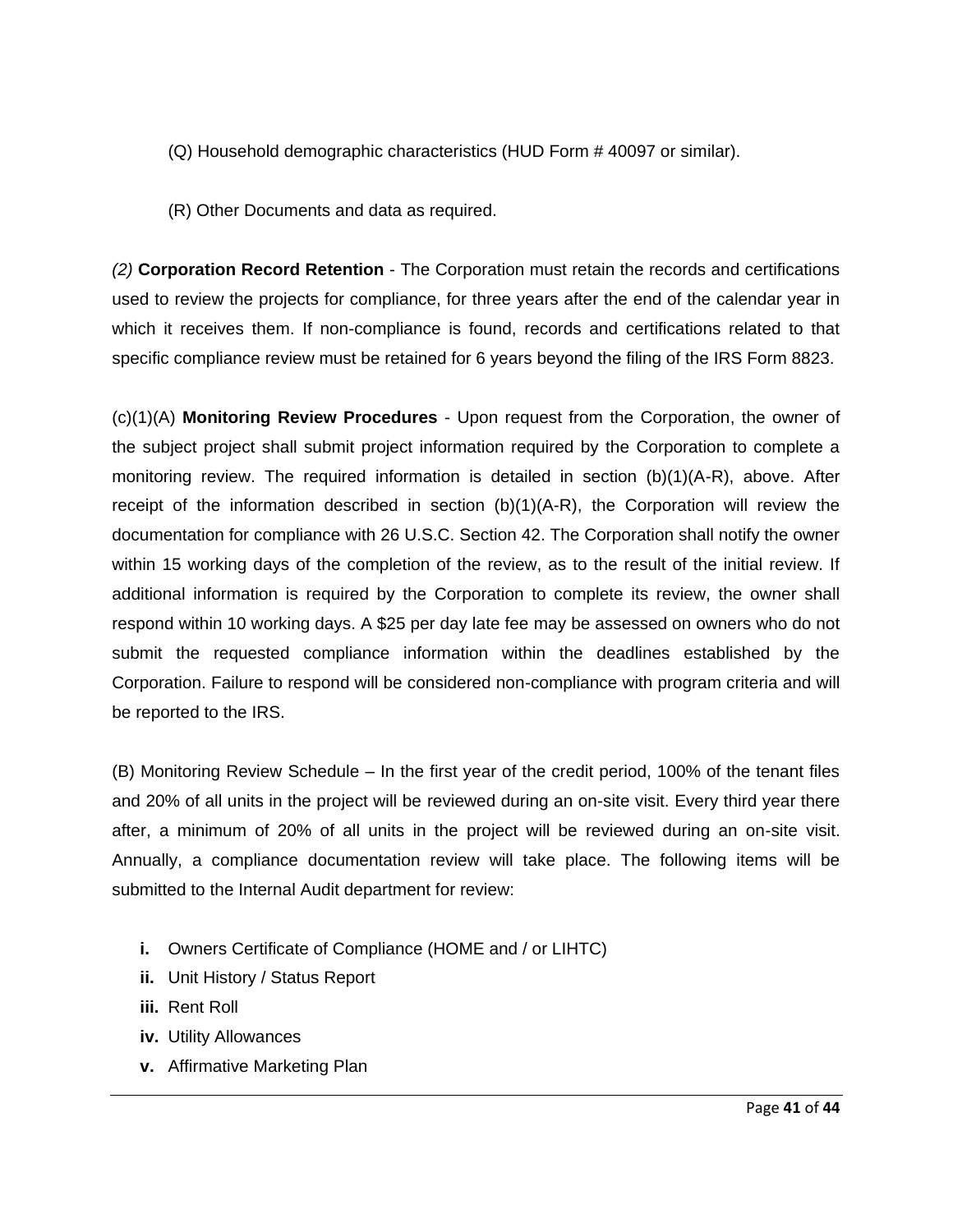- **vi.** Building Violation Reports
- **vii.** LIHTC Allocation Certificates (IRS Forms 8586, 8609, and 8609A)
- **viii.** Student Household Statement
- **ix.** Household Characteristics Form (HUD Form 40097 or similar)
- **x.** Vacancy Summary
- **xi.** Optional and Non-optional tenant charges
- **xii.** Common area description
- **xiii.** Replacement Reserve Fund

AHFC reserves the right to visit any project on an annual basis if the prior year's performance was determined to be less than satisfactory.

(C) Inspections - The Corporation has the right to perform audits which may include site inspections on any tax credit project during the full term of the agreed-upon extended use period or thirty (30) years, whichever is greater. The extended-use period is established an agreement, which is recorded as a restrictive covenant when the project is placed in service. The focus of the inspection(s) will include, but not be limited to, those items referred to in  $(a)(1)(C)$  and  $(b)(1)(A-R)$ , above.

- a. For New Buildings physical inspections will be conducted, in accordance with UPSC protocol, on at least 20% of the property's LIHTC-eligible units, all building exteriors, building systems, the property site and common areas.
- b. ii. For Existing Buildings physical inspections will be conducted on at least 20% of the property's LIHTC-eligible units every three years, all building exteriors, building systems, the property site and common areas.

(D) Required Certifications - In addition to the required information referred to in sub-section (b)(1)(A-R) above, owners of tax credit projects shall submit annual certifications attesting to compliance with the requirements of Section 42, under penalty of perjury. The owner shall also certify that the residents of the low-income facilities were informed of the Corporation's right and intent to review tenant income certifications for compliance with Section 42 and the procedures of this section.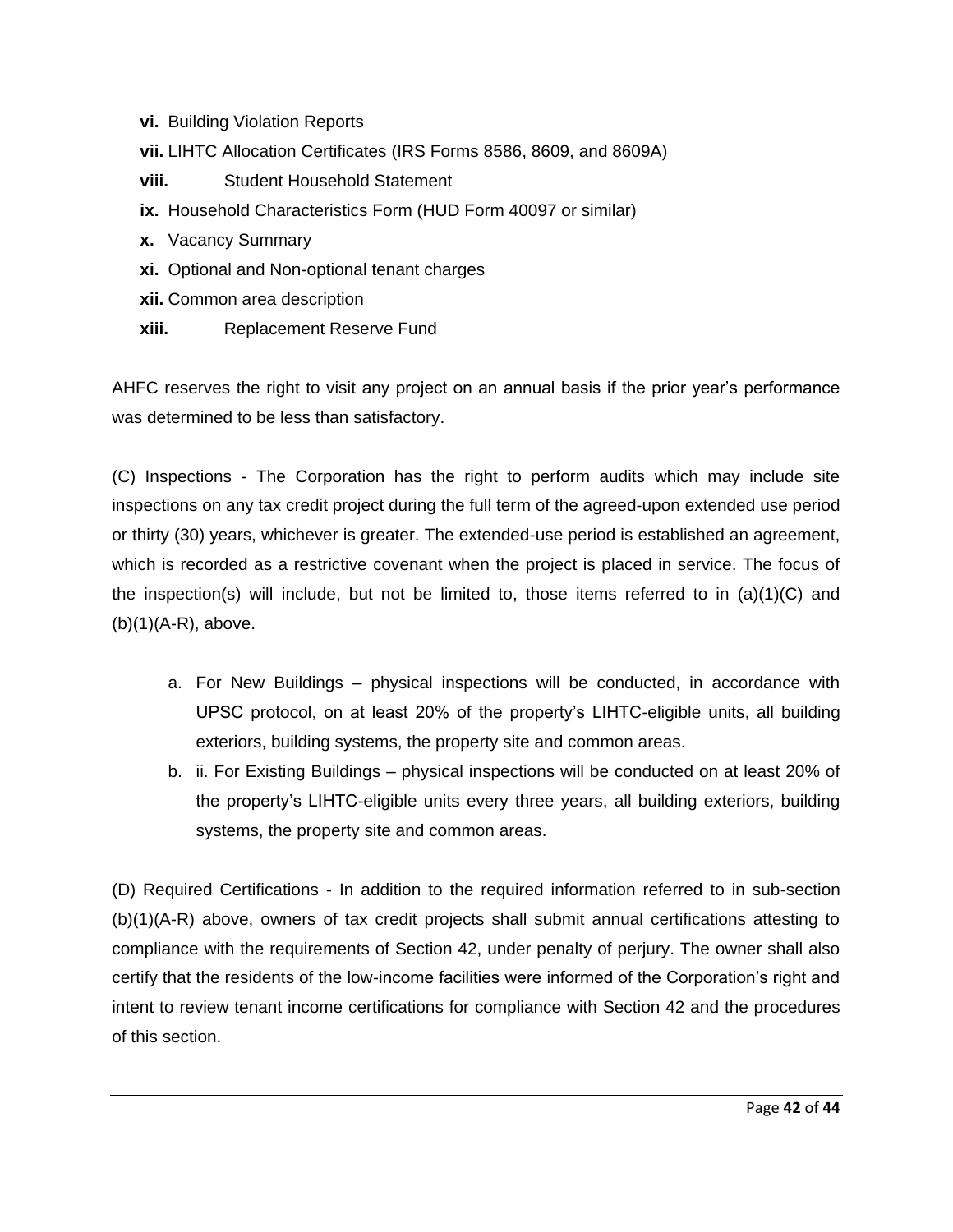(d)(1)(A) **Calculating Family Income** - All families living in the designated low-income units of a building receiving tax credits must be income qualified. Owners of tax credit projects shall use the guidelines established by the Internal Revenue Service for projecting annual family income.

(e)(1)(A) **Notification of Non-Compliance** - If the Corporation does not receive the required certifications, is denied access to income certification forms, support documents, or rent records for any tenant family or unit, or finds general non-compliance with the requirements of Section 42, the owner will be immediately notified of the violation, in writing, and the time period for correcting it.

(B) Correction Periods - An owner shall have thirty (30) days from the date of the notice of noncompliance to correct the finding, except in the case of a missed certification where the cure period is 10 working days. For non-compliance found regarding health and safety issues, an Owner shall have no more than 24 hours from the hour of finding to correct the deficiency.

(C) IRS Notification - The Corporation will notify the Internal Revenue Service (IRS) of a finding of non-compliance within 45 days of the end of the correction period, regardless if the finding was corrected. The Corporation will also notify the IRS of instances of non-compliance that it becomes aware of that may have occurred prior to January 1, 1992.

(f)(1)(A) **Monitoring Fees** - An annual fee will be charged to all LIHTC projects for compliance monitoring. The monitoring fee shall be established by the Corporation and reviewed on a yearly basis to ensure it adequately covers the administrative cost of monitoring.

(B) The monitoring fee will be the greater of \$35 per tax credit unit per project or a minimum of \$250. Per unit LIHTC fee of \$35 applies to on-site reviews which include a physical inspection. The maximum compliance monitoring fee for each project will be \$3,000 per project. For LIHTC program developments, on-site reviews are required every  $3<sup>rd</sup>$  year. Reviews may occur more often at AHFC's discretion due to poor compliance performance found at the development. During off-site administrative documentation reviews (desk reviews), the monitoring fee will be 50% of the on-site review fee. For projects that continue to exhibit poor performance, AHFC reserves the right to charge the actual cost to AHFC for conducting an annual audit for compliance.